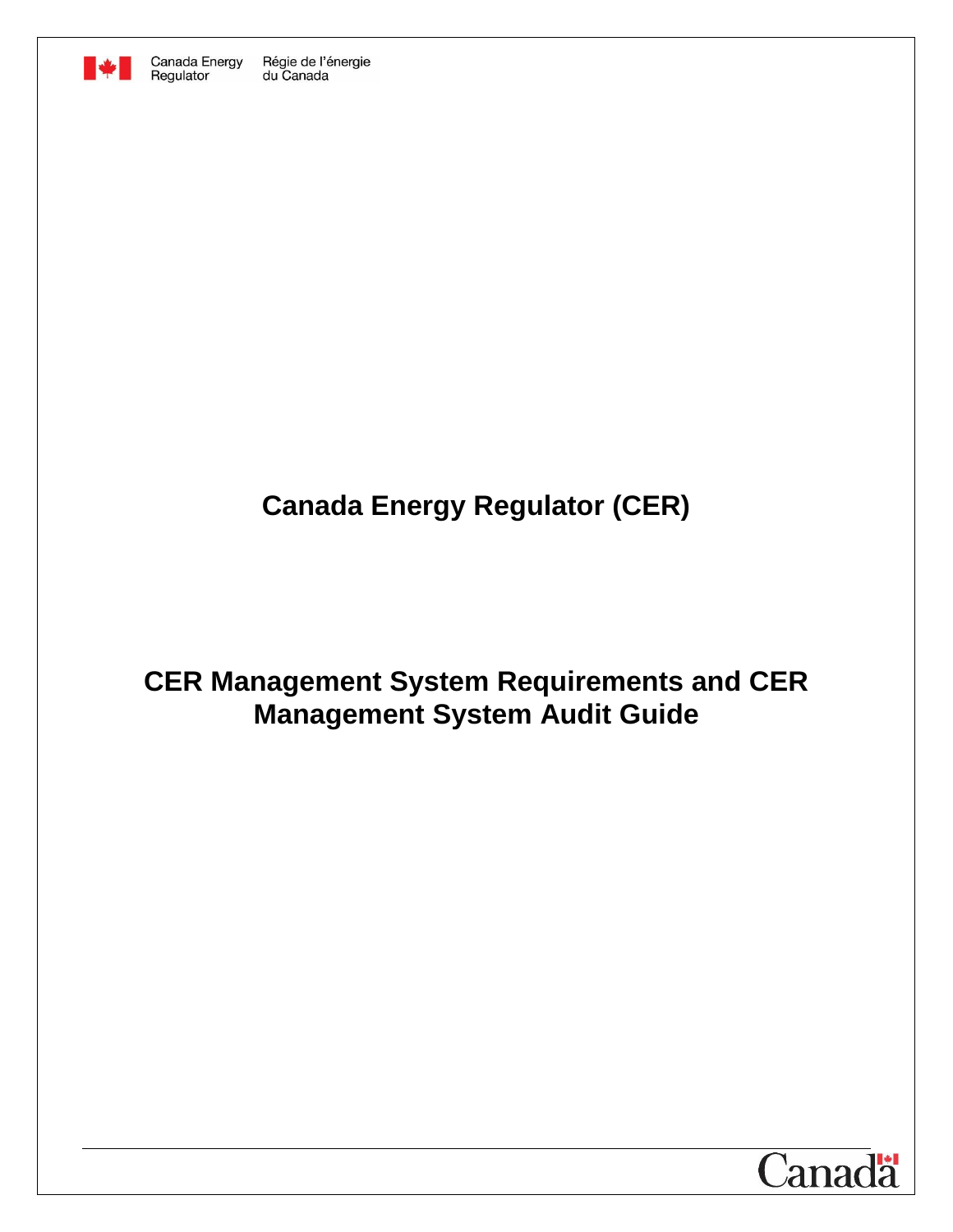

Canada Energy<br>Regulator Régie de l'énergie<br>du Canada

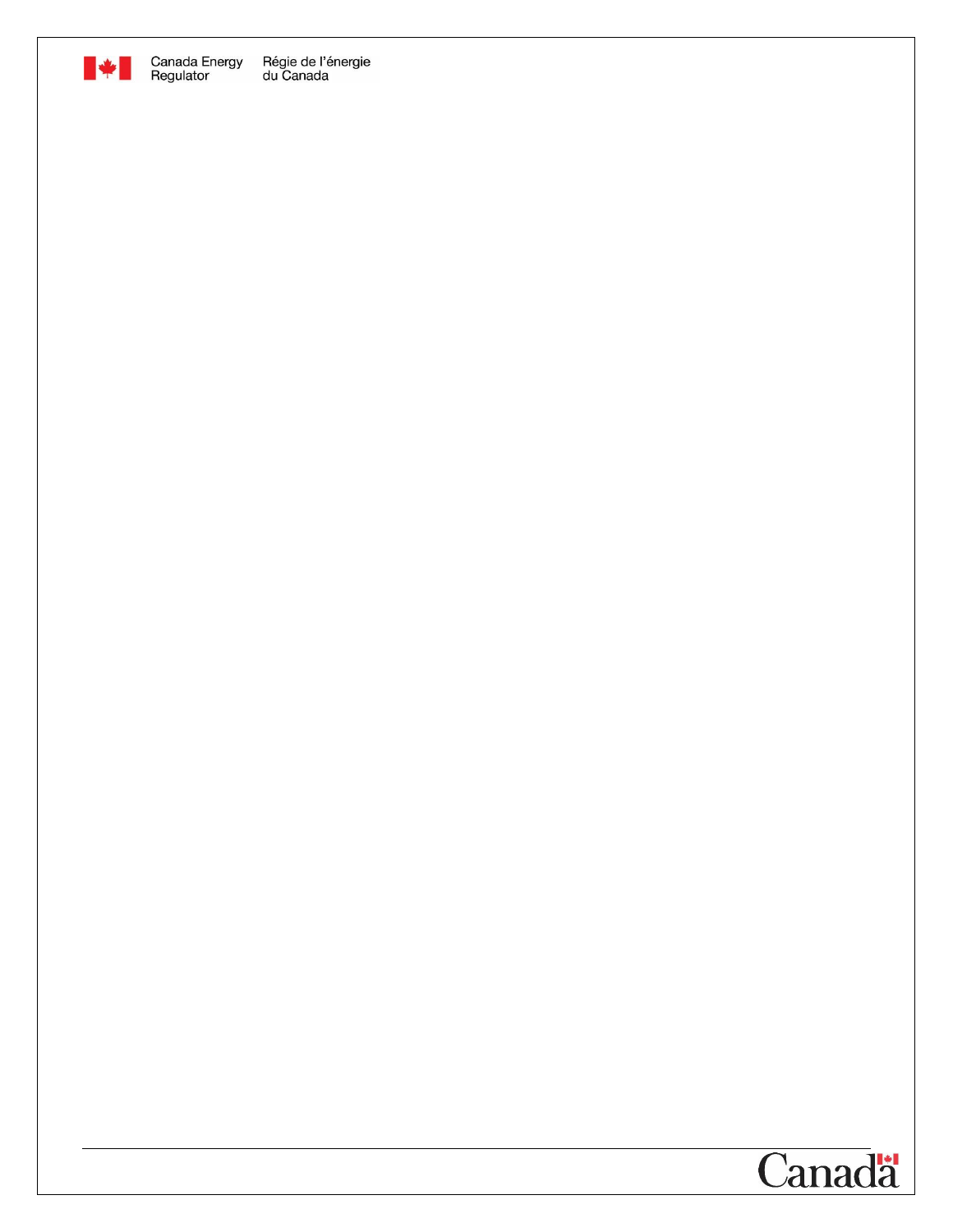

# **Table of Contents**

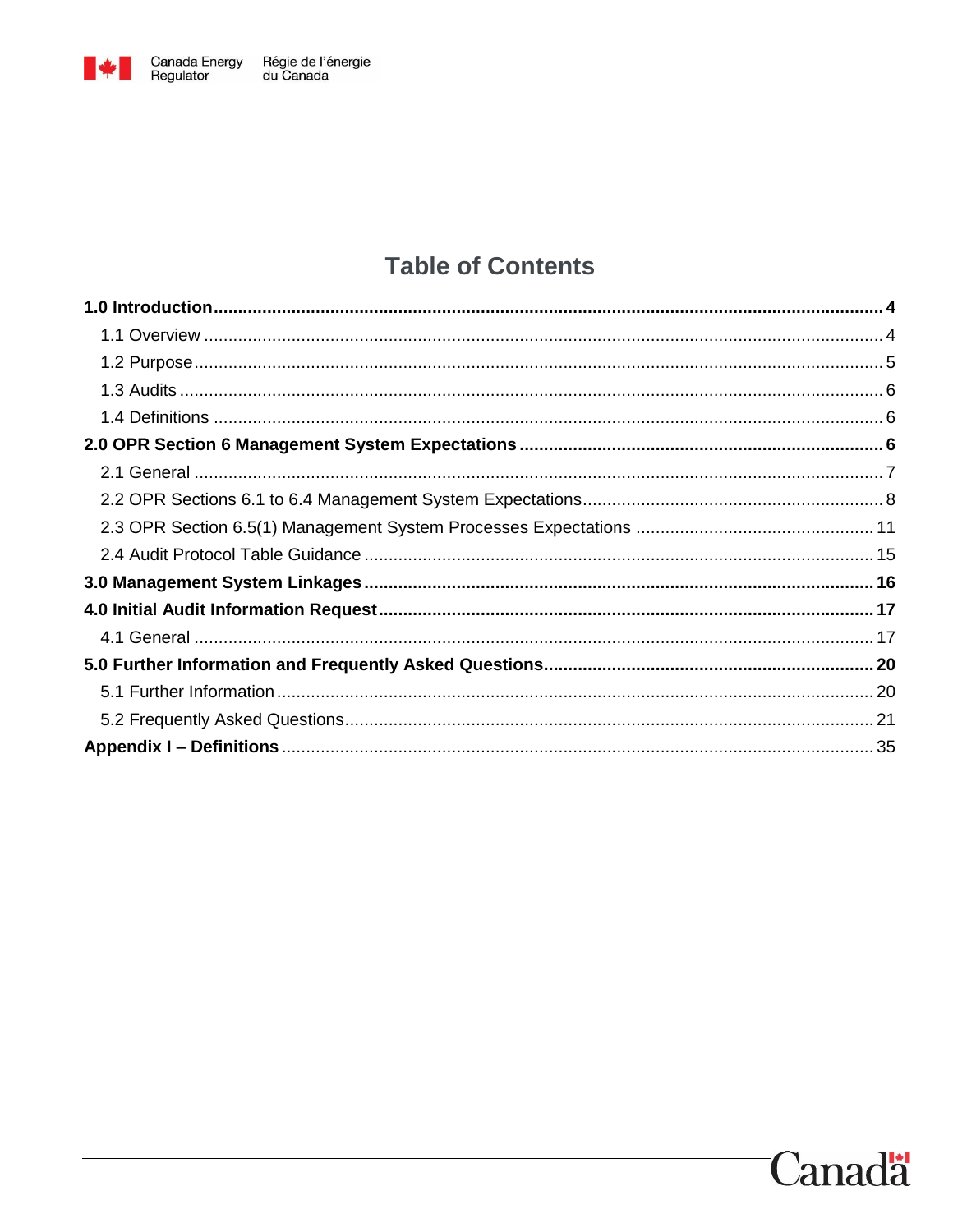

# <span id="page-3-0"></span>**1.0 Introduction**

# <span id="page-3-1"></span>1.1 Overview

This Guidance document has been developed to assist management system practitioners in furthering their knowledge of the Canada Energy Regulator's (CER) management system requirements. This document is divided into sections that describe how the *Canadian Energy Regulator Onshore Pipeline Regulations* (OPR) regulations are applied in a management system context. In addition to providing an explanation of what the OPR management system requirements are, this document provides guidance on what the CER is looking for when it conducts a management system audit. There is also some information on how the CER structures its audits and what a basic audit information request, that would be sent to a company during an audit, would look like.

These guidance notes are not a substitute for the *Canadian Energy Regulator Act* (CER Act) or any regulations made thereunder, including the OPR, or any other applicable legislation, standards, or conditions enforced by the CER or against which the CER audits companies. To achieve compliance with the OPR, reference should be made to the OPR itself, and reliance should not be placed on this Guide alone since the Guide is intended to supplement the users' understanding of the OPR Management System requirements as part of the CER's audit process. To the extent there is any inconsistency between this Guide and the CER Act or its regulations, or any other applicable standards or conditions, the legal requirements are paramount.

The CER's purpose is to promote safety and security, environmental protection, and efficient energy infrastructure and markets in the Canadian public interest within the mandate set by Parliament in the regulation of pipelines, energy development and trade. Company development and implementation of carefully designed Management Systems are fundamental to keeping people safe and protecting the environment.

A *Management System* means the system set out in sections 6.1 to 6.6 of the OPR. It is an approach designed to effectively manage and reduce risk as well as being adaptable to changing conditions. It includes the necessary organizational structures, resources, accountabilities, policies, processes and procedures for an organization to fulfill all tasks related to safety, security and environmental protection. The management system and its protection programs, listed in section 55 of the OPR, must take into consideration all applicable requirements of the CER Act, its applicable regulations, standards referenced in the regulations as well as company-specific standards, and company-specific CER orders and certificates. The OPR regulates the lifecycle of a pipeline, therefore a lifecycle approach to management systems must be applied to the design, construction, operation and abandonment stages of a pipeline.

A carefully designed and well implemented management system supports a strong culture of safety, and is fundamental to keeping people safe and protecting the environment.

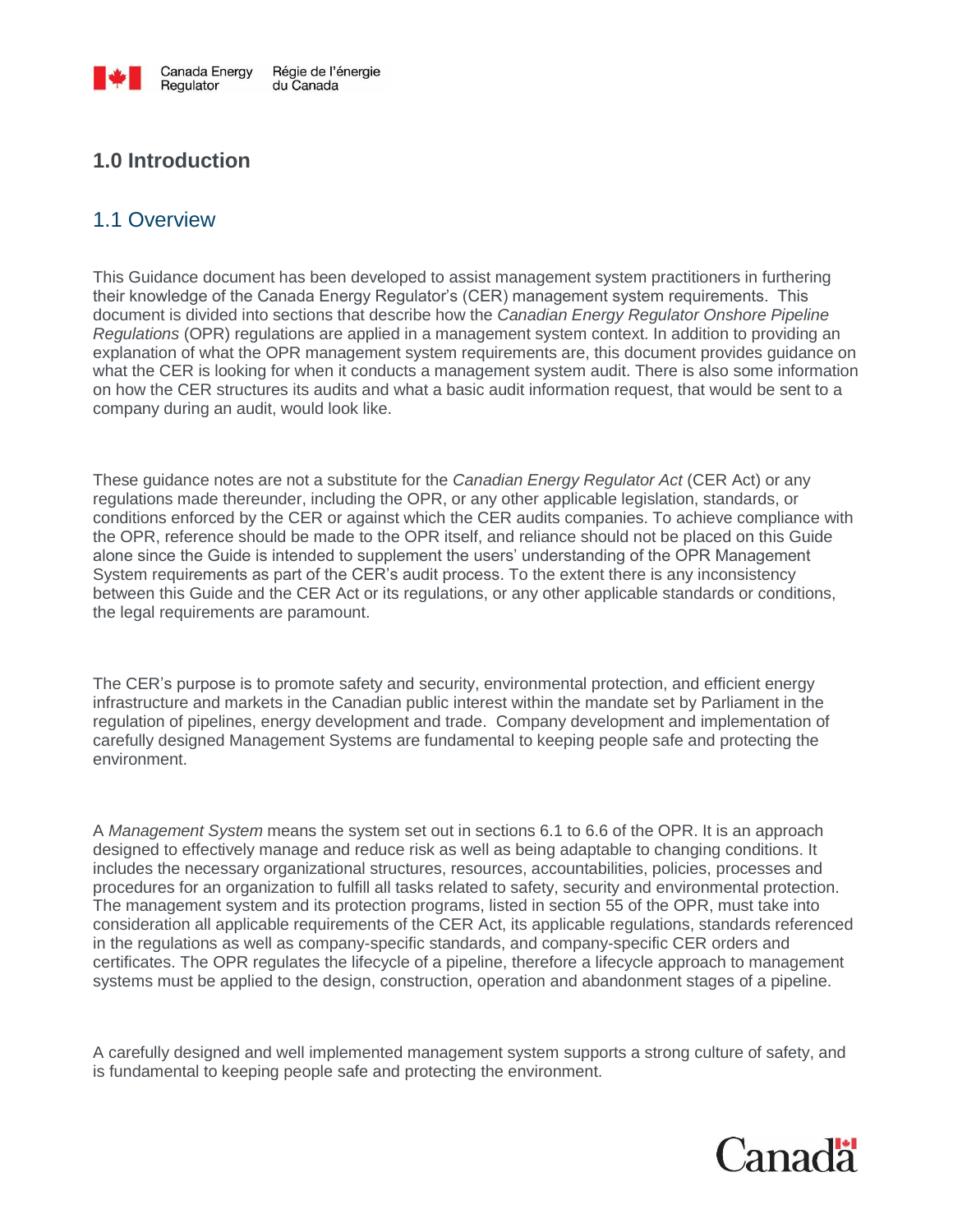

# <span id="page-4-0"></span>1.2 Purpose

The OPR requires regulated companies to establish, implement and maintain management systems and protection programs in order to anticipate, prevent, manage and mitigate conditions that may adversely affect the safety and security of the company's pipelines, employees, the public, as well as property and the environment. The CER has developed this Guide to identify what the CER is looking for from companies during its audits; specifically what is required to achieve an OPR-compliant management system as it applies to the company's OPR section 55 programs (s. 55 programs) for safety, pipeline integrity, environmental protection, emergency management, damage prevention, and security over the whole lifecycle of regulated pipelines as defined in the *Canadian Energy Regulator Act*.

The CER has developed guidance on the following three key areas of the audit process:

1. OPR sections 6.1-6.6 management system process requirements

Section 2.0 of this document introduces guidance, provides clarification and sets out the CER's expectations for sections 6.1 to 6.6 of the OPR.

2. OPR requirements regarding management system, process and task integration (linkages)

Section 3.0 of this document provides guidance on the OPR section 6 management system linkages. It sets out the CER's expectations for which individual section 6 elements are to be integrated with one another in the management system.

3. Audit initial information request (IR)

Section 4.0 of this document provides basic information on the IR that will be sent to the auditee and gives guidance on how to address and fulfill the IR's requirements.

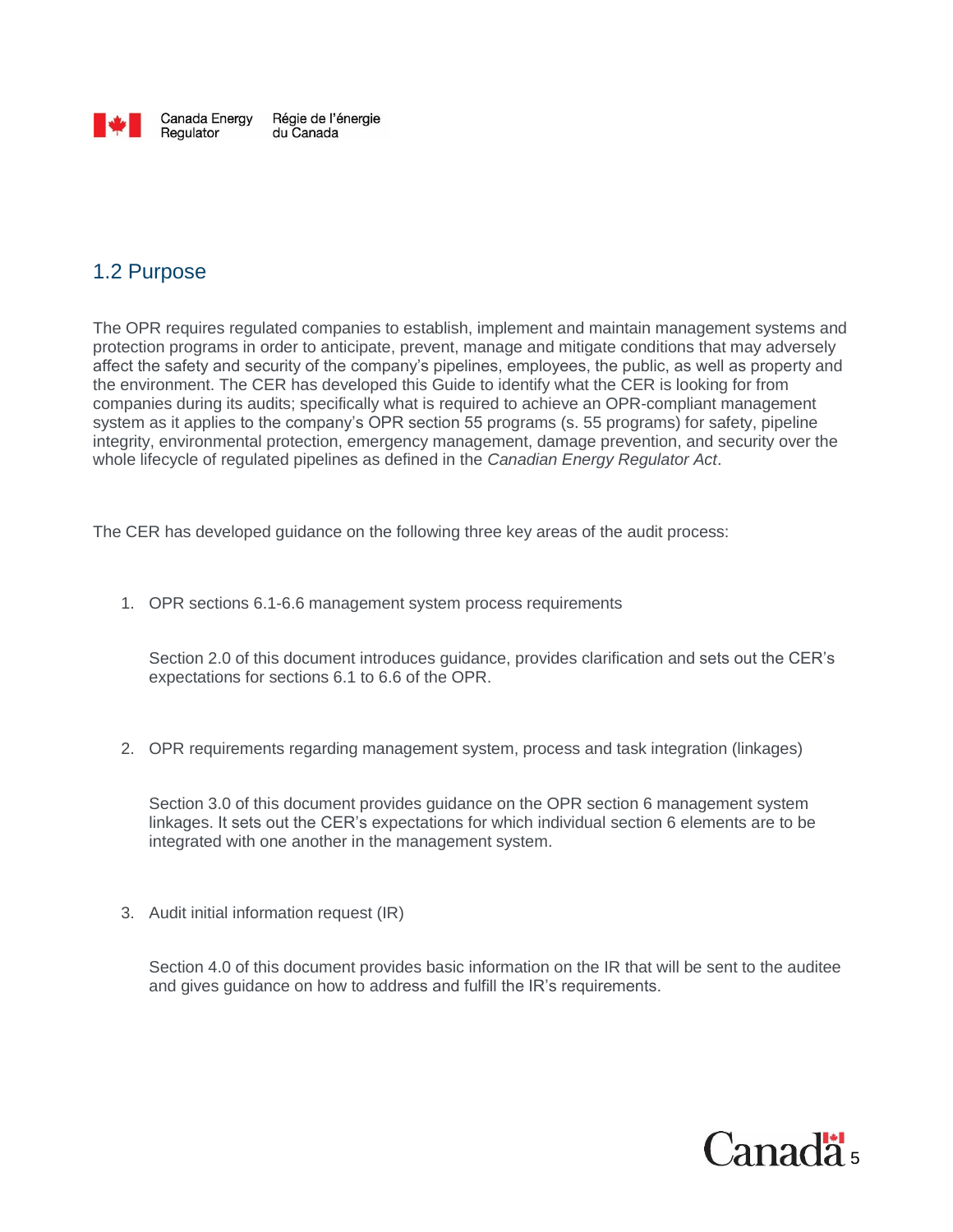

# <span id="page-5-0"></span>1.3 Audits

Audits are one of the CER's compliance verification activities (CVAs) available to confirm that regulated companies are managing their risks and meeting all of their legal requirements connected to their management systems. An audit is an impartial review of a set of criteria related to the management system, programs, procedures and processes as required by the OPR. An audit evaluates the adequacy of a company's management system, programs, procedures, processes, and other items or things required by the OPR against the regulatory requirements as well as company's own requirements. An audit typically includes document/record review, observations, interviews, sampling and testing, in any combination. The objective is to verify compliance with requirements using an audit protocol (or set of audit criteria) developed for a specific audit topic. As part of the process, the CER prepares a draft audit report (for review and comment), prepares a final report and if non-compliances have been noted, the auditee must prepare a corrective and preventive action plan (CAPA Plan) to resolve findings of noncompliance.

For additional information, review the [Management System and Protection Program Audit Protocols](pcdocs://NEB_DM_PROD/1301621/1) on the CER's website.

# <span id="page-5-1"></span>1.4 Definitions

The CER has prepared a series of definitions for use in understanding management system requirements. Interested parties should refer to current CER [Audit Definitions](#page-34-0) in Appendix I for guidance. Appendix I may be updated during continual improvement cycles, so it is important that companies consult the Appendix regularly. For words that are not otherwise defined, the ordinary meaning applies as read in its entire context (e.g. we will apply a plain language approach to words, as they are defined in the dictionary). However, technical terms or terms of art will be assigned their appropriate meaning.

# <span id="page-5-2"></span>**2.0 OPR Section 6 Management System Expectations**

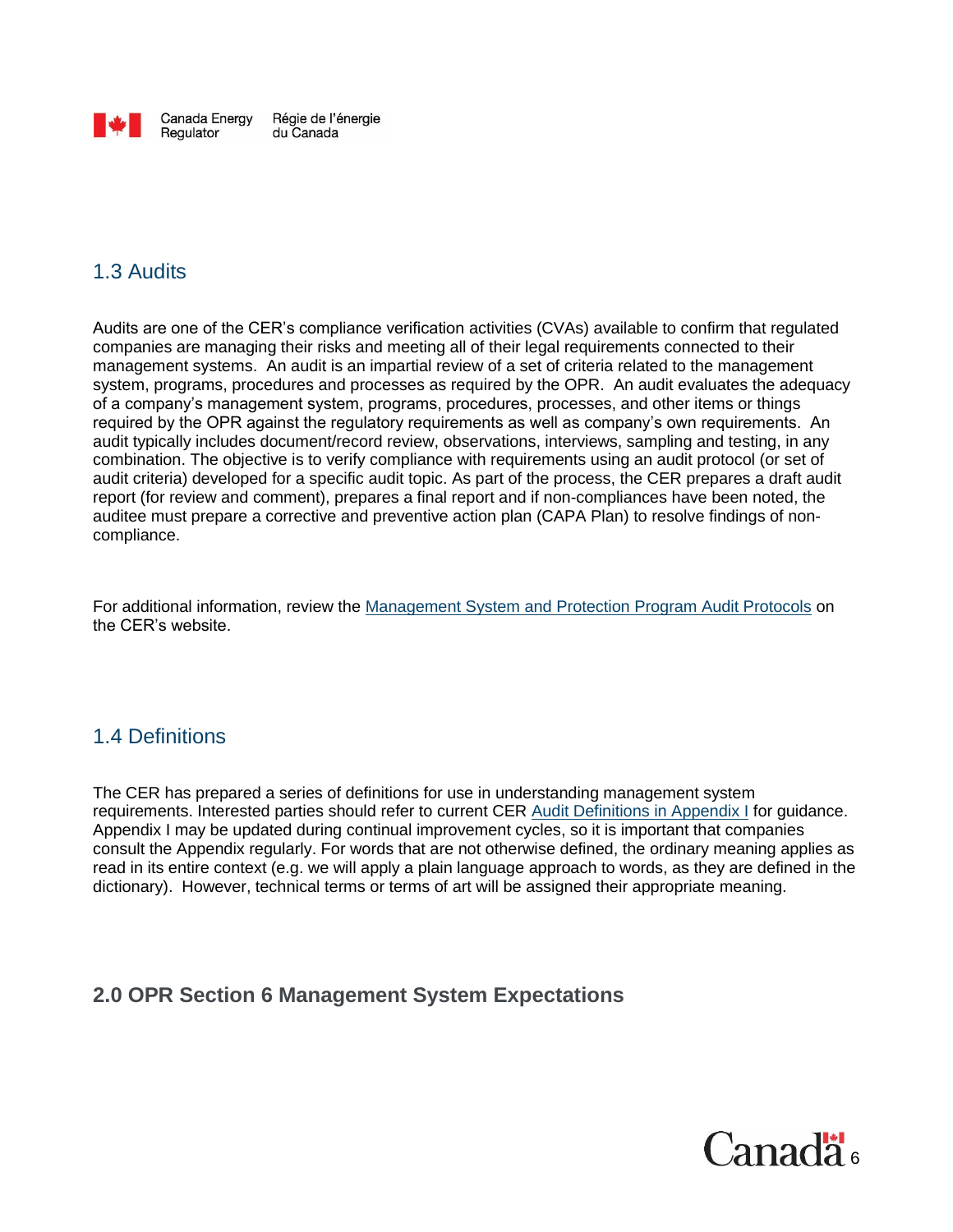

# <span id="page-6-0"></span>2.1 General

The OPR uses both performance and prescriptive-based requirements. For additional information on what performance based and prescriptive based requirements are, refer to section 5.2 below. Where the requirements are performance-based, companies have the flexibility and scalability to customize its management system approach based on their unique operational requirements and company needs. This flexibility should not be interpreted to mean that sections of the regulations do not need to be adhered to; all sections of the regulations are applicable to CER-regulated pipeline companies and must be complied with. The flexibility comes in "*how*" a company will meet the requirements.

Section 6 of the OPR states:

The purpose of these Regulations is to require and enable a company to design, construct, operate or abandon a pipeline in a manner that ensures:

- a) the safety and security of persons;
- b) the safety and security of pipelines and abandoned pipelines; and
- c) the protection of property and the environment.

Subsections 6.1-6.6 prescribe how pipeline companies must develop their management systems in furtherance of the purposes set out in section 6. These subsections of the OPR contain a series of requirements, which are legally binding, that companies must demonstrate they are in compliance with when developing, establishing and implementing their management system and associated supporting goals, targets, processes, procedures, standards, manuals and/or work instructions.

This Guide is **not** to be treated as a "*script or cook book.*" On its own, it will not provide the user with a functioning management system, but it does aim to help companies understand the CER's expectations and what the CER is looking for when it performs management system or program audits. Each company is required to develop a management system that fits its specific operations, activities, hazards, risks and all other management system components. The company's management system must apply to the entire lifecycle of a pipeline, from design through to abandonment.

As there will be varying approaches to how a company implements section 6, the CER has developed this guidance document to support:

consistency of interpretation;

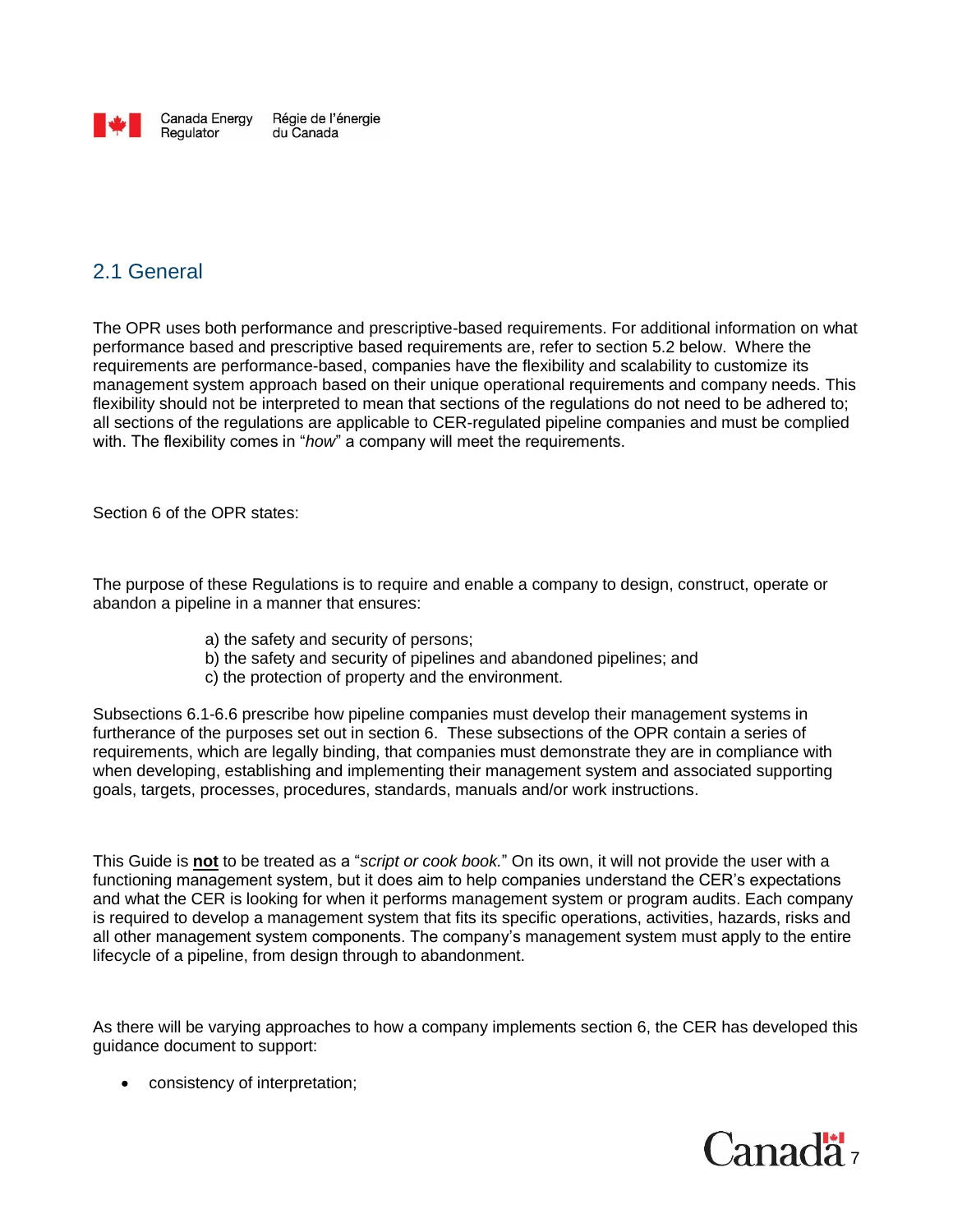

- clarification of meaning; and
- context.

# <span id="page-7-0"></span>2.2 OPR Sections 6.1 to 6.4 Management System Expectations

Sections 6.1 to 6.4 are intended to ensure a company has an integrated management system and protection programs that enable it to meet the legal requirements and appropriately address safety, security, and the protection of the environment. These sections set the ground rules for what must be included in the company's management system, the associated processes and programs. Not every element of sections 6.1 to 6.4 will be discussed below. Companies are expected to review the OPR in detail and determine how all requirements will be met for their specific management system requirements. During this process, companies should also consider how they will demonstrate compliance with the OPR to external auditors (like the CER), and to its internal auditors while conducting internal quality assurance activities.

## **Section 6.1**

This prescriptive section sets out the requirements for a management system. It is broader in scale and scope than the individual process and program requirements that are found in other parts of the OPR. To help the user, this section breaks down what each paragraph of subsection 6.1(1) means and requires. The terms "*establish*", "*implement*" and "*maintain*" are defined in the [Audit Definitions.](#page-34-0)

Subsection 6.1(1) requires that companies *establish, implement and maintain a management system that*

(a) *is explicit, comprehensive and proactive.* This means that the management system is written down (documented) and identified as the company's management system. The CER expects the management system to be explicit such that it doesn't take further explanation to understand how it works and how it is applied to the company's activities. Comprehensive means the management system addresses each of the requirements for a management system and the associated processes, programs and other supporting materials required by the OPR for the management system. It also must apply to all of a company's regulated assets and activities and addresses the entire life cycle of the company's pipelines and facilities. Proactive means that the management system must be able to anticipate and address emerging issues that could affect (at a minimum) the safety and security of persons, facilities and the environment. The company's management system must also be subjected to

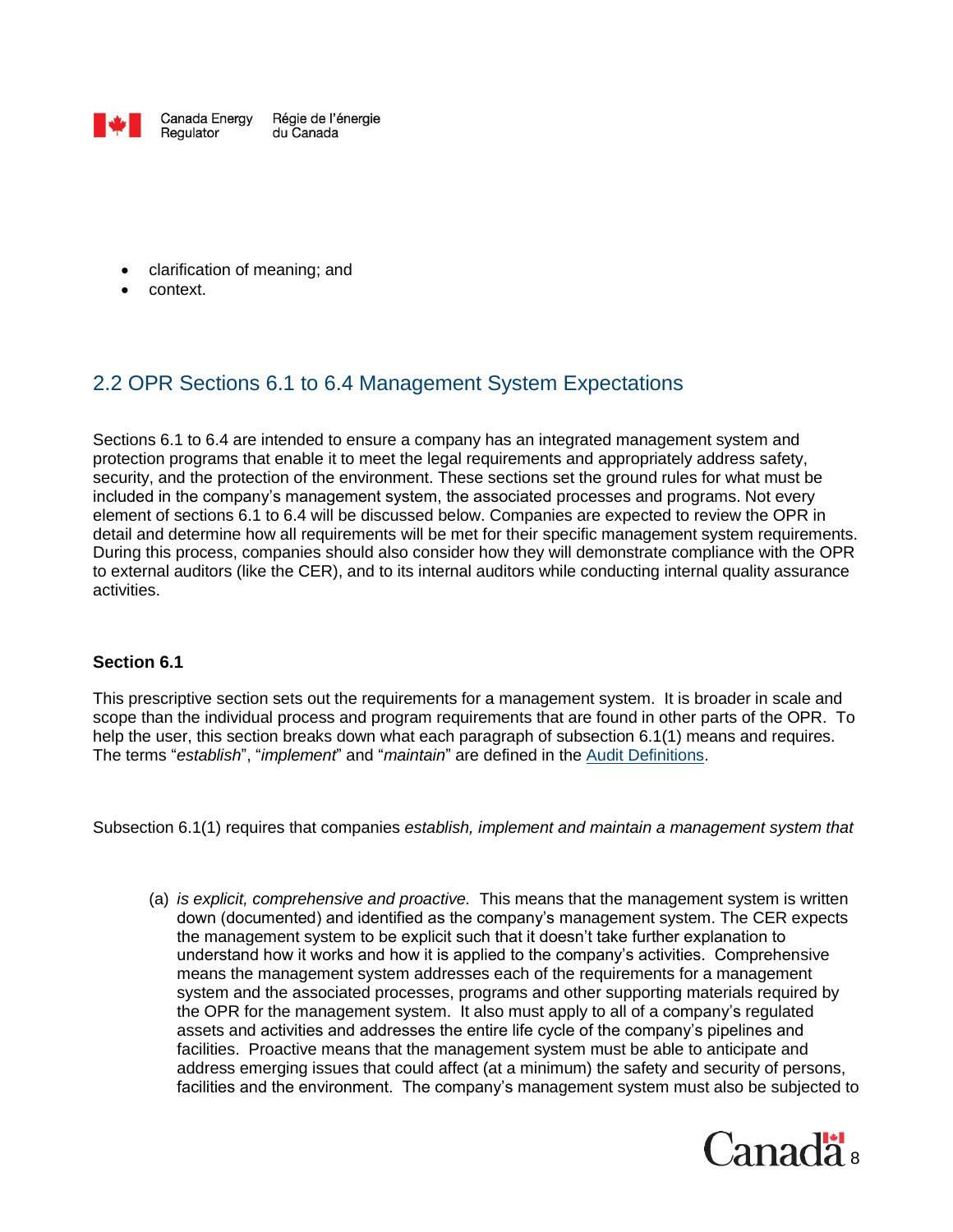

periodic review through inspections and audits and any deficiencies or gaps are to be addressed through continual improvement.

- (b) *Integrates the company's operational activities and technical systems with its management of human and financial resources.* This means there must be demonstrable linkages or interconnections between the company's activities (over the whole life cycle of facilities) and its technical systems (such as control room systems) with the company's management of human and financial resources. In other words, a company's management system must be connected to how the company manages its human resources (by ensuring there are adequate numbers of human resources to safely carry out the regulated activity) as well as adequate financial resources to carry out the regulated activity. An example is pipeline integrity. The management system must ensure an interconnection between the company's integrity management program and the human and financial resources needed to carry out the integrity management work identified by the integrity management program. Pipeline integrity is just one example -companies need to go through all of the sections of the OPR to determine where connections must be established between their operational activities, technical systems and the management of human and financial resources. Companies should be prepared to demonstrate this integration during an audit.
- (c) *Applies to all the company's activities involving the design, construction, operation or abandonment of a pipeline and to the programs referred to in section 55.* The management system applies to the entire life cycle of the CER-regulated facilities and to all the section 55 programs - emergency management, integrity management, safety management, security management, damage prevention and environment protection. Companies should be prepared to demonstrate these linkages during an audit. To follow an integrated management system approach requires the integrated assessment and management of hazards and risks by requiring all six section 55 programs to be run in connection with each other.
- (d) *Ensures coordination between the programs referred to in section 55.* The management system and its various programs must be coordinated. Consider how the programs and the management system work together and how the processes and procedures established within the management system and the programs speak to one another. There must be processes in place to ensure activities are not undertaken in isolation which creates risk in other parts of the company's operations. For example, a company's integrity management program may require an integrity activity be undertaken. The integrity management program should point to processes in the other section 55 programs that would be triggered by the integrity management work - for example, safety, environment, damage prevention, security and emergency management (in the event an incident were to occur during the integrity management activity).
- (e) *Corresponds to the size of the company, to the scope, nature and complexity of its activities and to the hazards and risks associated with those activities.* This section provides some discretion to companies in establishing their management systems - however, just because a company has few CER-regulated facilities, that in and of itself will not justify a smaller-scale

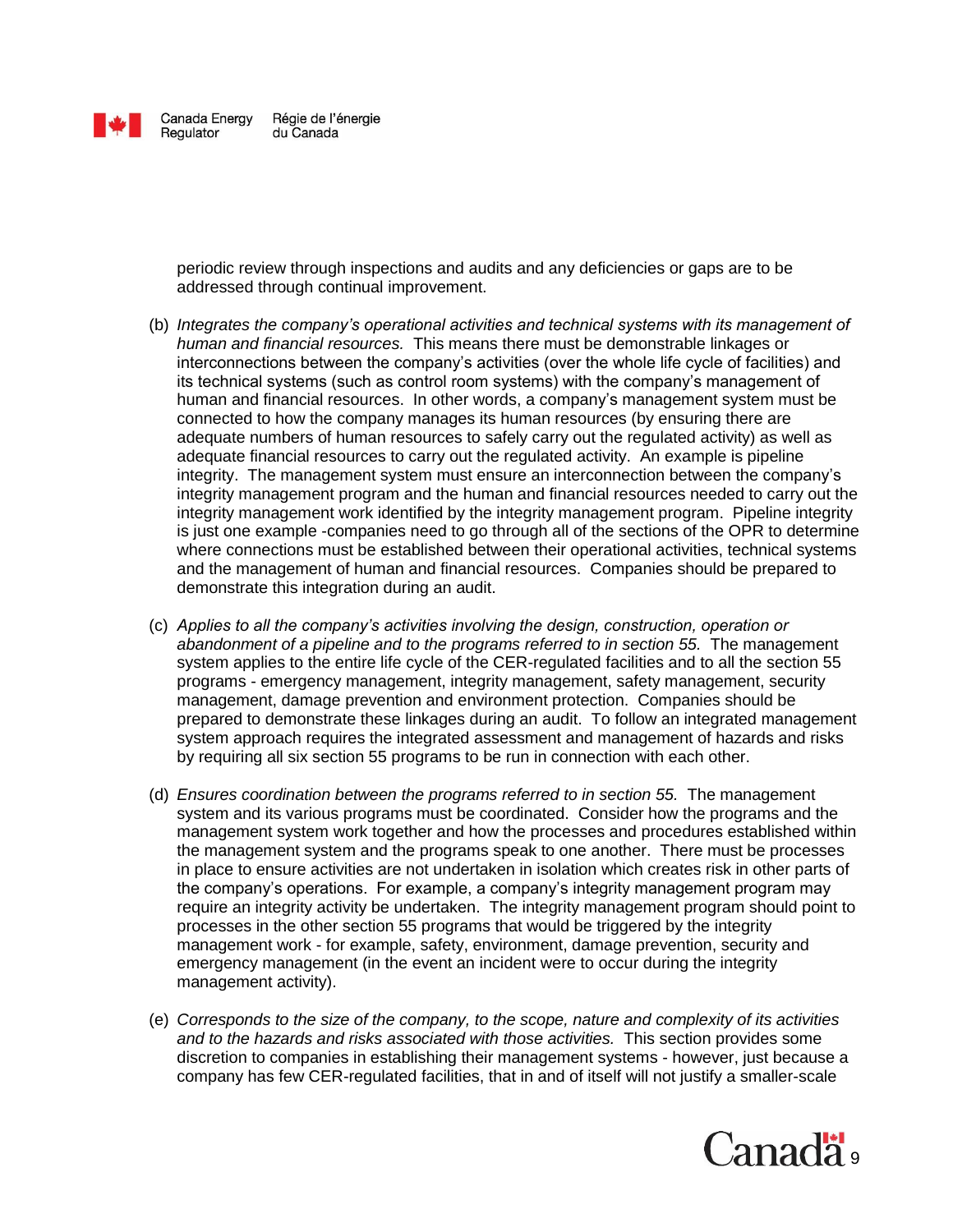> management system. Depending on the overall complexity of that company's operations, or significantly, the hazards and risks associated with that company's activities - that company's management system must still address all the items identified in section 6 and the balance of the OPR.

## **Section 6.2**

This section requires all regulated companies to appoint an accountable officer. The accountable officer needs to be in a position with sufficient authority to ensure the company's management system and its related programs are established, implemented and maintained in accordance with sections 6.1 to 6.6 and that the company's obligations under the OPR are met. The accountable officer must have the authority to control the financial and human resources necessary to meet the management system requirements and, by extension, all integrated programs.

## **Section 6.3**

This section prescribes that companies shall establish documented policies and goals to ensure that the purposes referred to in paragraphs 6(a) to (c) are achieved and that its obligations under the OPR are met.

In addition to the types of policies and goals that must be established and documented above, paragraphs 6.3(1)(a) and (b) both contain specific policies and or/goal requirements. Paragraph 6.3(1)(a) requires "a policy for the internal reporting of hazards, potential hazards, incidents and near misses…under which a person who makes a report will be immune from disciplinary action." Paragraph 6.3(1)(b) requires the establishment of goals for the prevention of ruptures, liquid and gas releases, fatalities and injuries and for the response to incidents and emergency situations.

Subsection 6.3(2) requires that companies base their management systems and their protection programs (cited in section 55 of the OPR) on the policies and goals discussed in subsection 6.3(1). Policies and goals must also be connected to the specific purposes identified in paragraph 6(a) through (c) and companies must be prepared to demonstrate how these policies and goals are effective in achieving the purposes of safety, security and protection of the environment. Goals and policies should not be so broad that they fail to provide direction to senior management and staff.

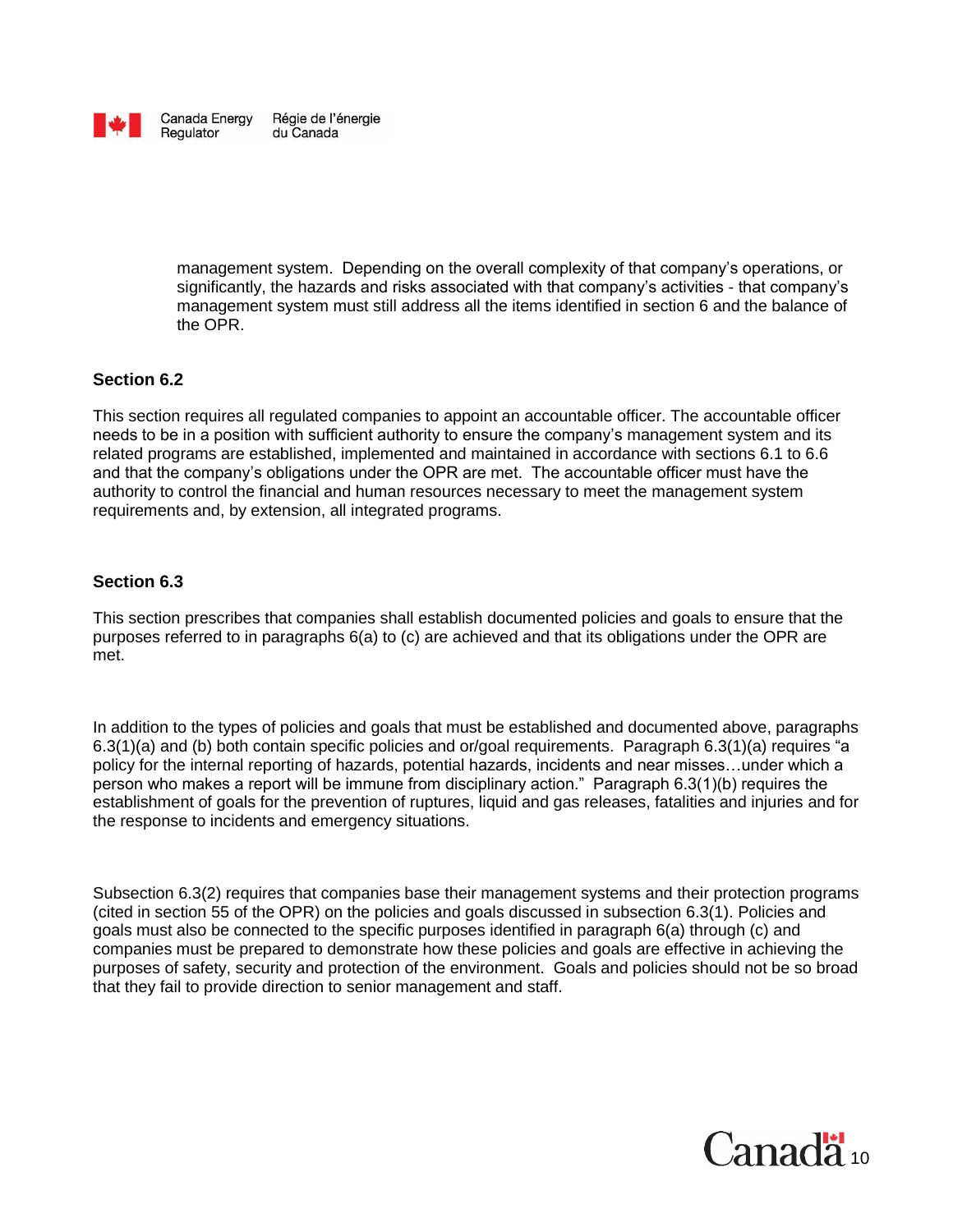

## **Section 6.4**

This section requires companies to be able to demonstrate that their *documented* organizational structure has the required human resources in the right places in their organizational structure in order to carry out all that is required by the OPR. In addition to this, the company needs to determine and communicate defined roles, responsibilities, and authority of officers and employees at all levels of the company. Finally, companies must conduct a documented annual evaluation of need, to ensure they maintain adequate human resources allocated to the establishment, implementation and ongoing maintenance of their management system.

# <span id="page-10-0"></span>2.3 OPR Section 6.5(1) Management System Processes Expectations

The OPR requires companies to establish and implement the processes and documentation required for an explicit, comprehensive and proactive integrated management system. All processes, and other requirements identified in subsections 6.5(1) (a) to (x) are applicable to all section 55 programs as well.

When reviewing each individual element of subsection 6.5(1), companies must remember that each one always starts with:

*A company shall, as part of its management system and the programs referred to in section 55,* 

This reinforces the need for each process or other management system requirement to be integrated within the management system and to all section 55 programs.

As section 6.5(1) contains the majority of the OPR's management system requirements, the CER has developed additional guidance for each individual element of this section. The following information outlines how to understand and apply these guidance documents when companies are establishing, implementing and maintaining their own individual management systems and associated processes, procedures and other supporting materials. As stated above, the OPR was developed to allow companies the flexibility and scalability to customize their management system as best fits their operational requirements and company needs. The following information provides guidance on what the CER is expecting for each element of section 6.5(1). How companies best address this is determined by each individual company.

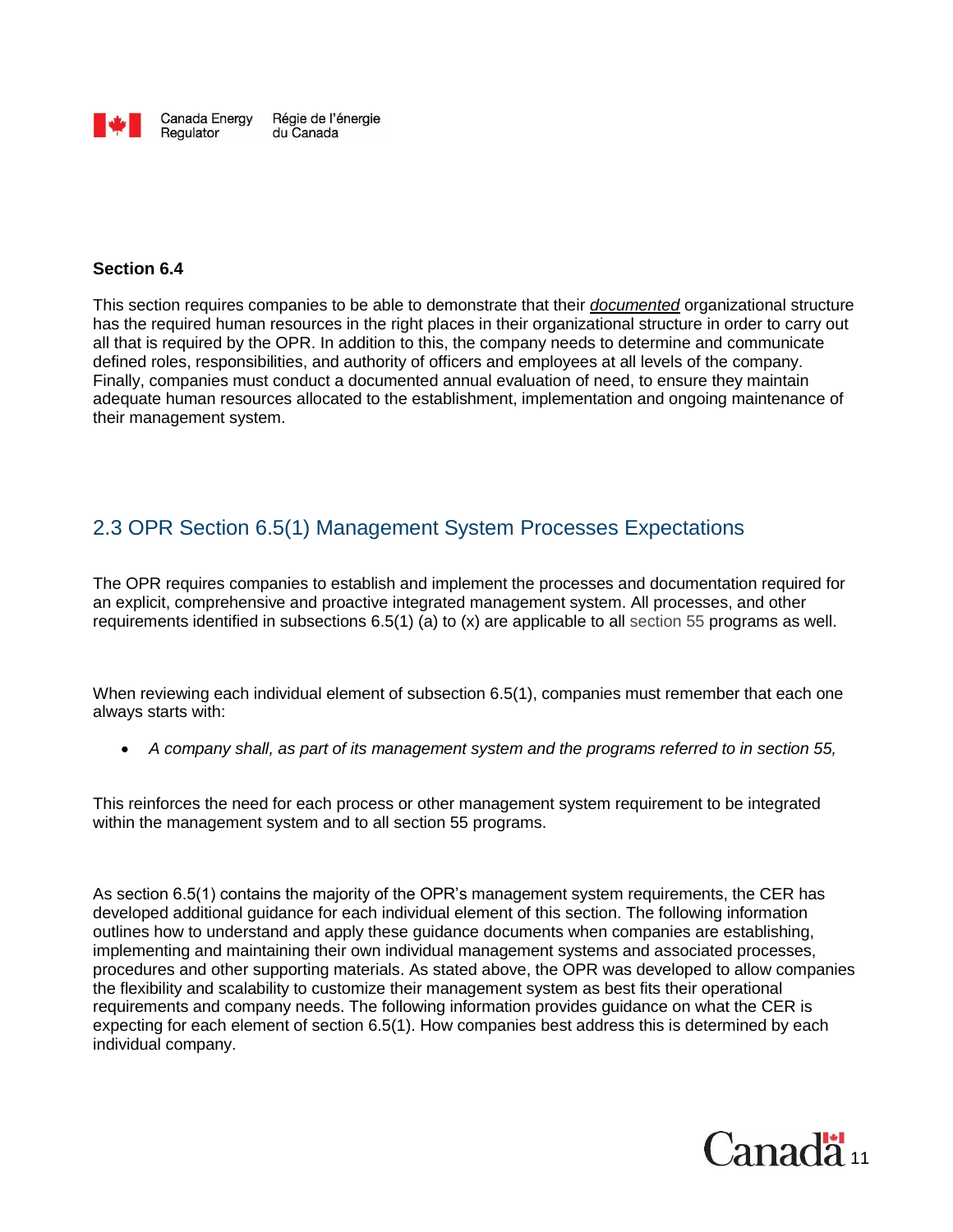

Each OPR section 6.5(1) CER guidance document is organized in a table format that outlines the CER management system process requirements, attached as [Management System and Protection Program](pcdocs://NEB_DM_PROD/1301621/1)  [Audit Protocols.](pcdocs://NEB_DM_PROD/1301621/1)

# **Table 1 - Guidance - Example**

**OPR subsection 6.5(1)** A company shall, as part of its management system and the programs referred to in section 55,

**(a)** establish and implement a process for setting the objectives and specific targets that are required to achieve the goals established under subsection 6.3(1) and for ensuring their annual review.

#### **Outcomes**:

- *The company has a compliant process that is established and implemented.*
- *The company has set objectives and targets that are required to achieve the goals established under subsection6.3(1).*
- *All objectives are relevant to the company's management system when considering the scope of the process and their application to s.55 programs.*
- *An annual review of the objectives and targets is performed by the company.*
- *The review determines if the objectives were achieved or if corrective or preventive actions are needed.*

| <b>Process</b>                                                                                                                                                                                                                                                                                                                                                                                                                                                       | <b>Established</b>                                                                                                                                                                                                                                                                                                       | Implemented                                                                                                                                                                                                                                                                                                                                                                                               |
|----------------------------------------------------------------------------------------------------------------------------------------------------------------------------------------------------------------------------------------------------------------------------------------------------------------------------------------------------------------------------------------------------------------------------------------------------------------------|--------------------------------------------------------------------------------------------------------------------------------------------------------------------------------------------------------------------------------------------------------------------------------------------------------------------------|-----------------------------------------------------------------------------------------------------------------------------------------------------------------------------------------------------------------------------------------------------------------------------------------------------------------------------------------------------------------------------------------------------------|
| To be compliant, ensure the process<br>addresses the following:                                                                                                                                                                                                                                                                                                                                                                                                      | To demonstrate that the process is<br>established, ensure the following<br>are addressed:                                                                                                                                                                                                                                | To demonstrate that the process is<br>implemented, ensure the following<br>are addressed:                                                                                                                                                                                                                                                                                                                 |
| Describes the purpose,<br>$\bullet$<br>scope, objective and specific<br>results that the process is<br>intended to achieve;<br>Describes the series of<br>$\bullet$<br>interacting actions or steps<br>that take place in an<br>established order;<br>Defines the roles,<br>$\bullet$<br>responsibilities and<br>authorities of staff to ensure<br>the process is followed<br>appropriately;<br>Where required, references<br>$\bullet$<br>other relevant processes, | The process<br>documentation is<br>developed in the format<br>required by the company;<br>The process is approved<br>and endorsed for use by<br>the appropriate level of<br>management as<br>established by the<br>company's management<br>system;<br>The process is<br>communicated, and<br>training is provided to all | The company provides<br>evidence, such as records,<br>forms or completed<br>templates, demonstrating<br>the ongoing active use of<br>the process for the<br>management system and<br>the s. 55 programs by the<br>appropriate staff;<br>Further evidence can<br>$\bullet$<br>include records<br>demonstrating how the<br>process interacts with<br>others in the management<br>system and s. 55 programs. |

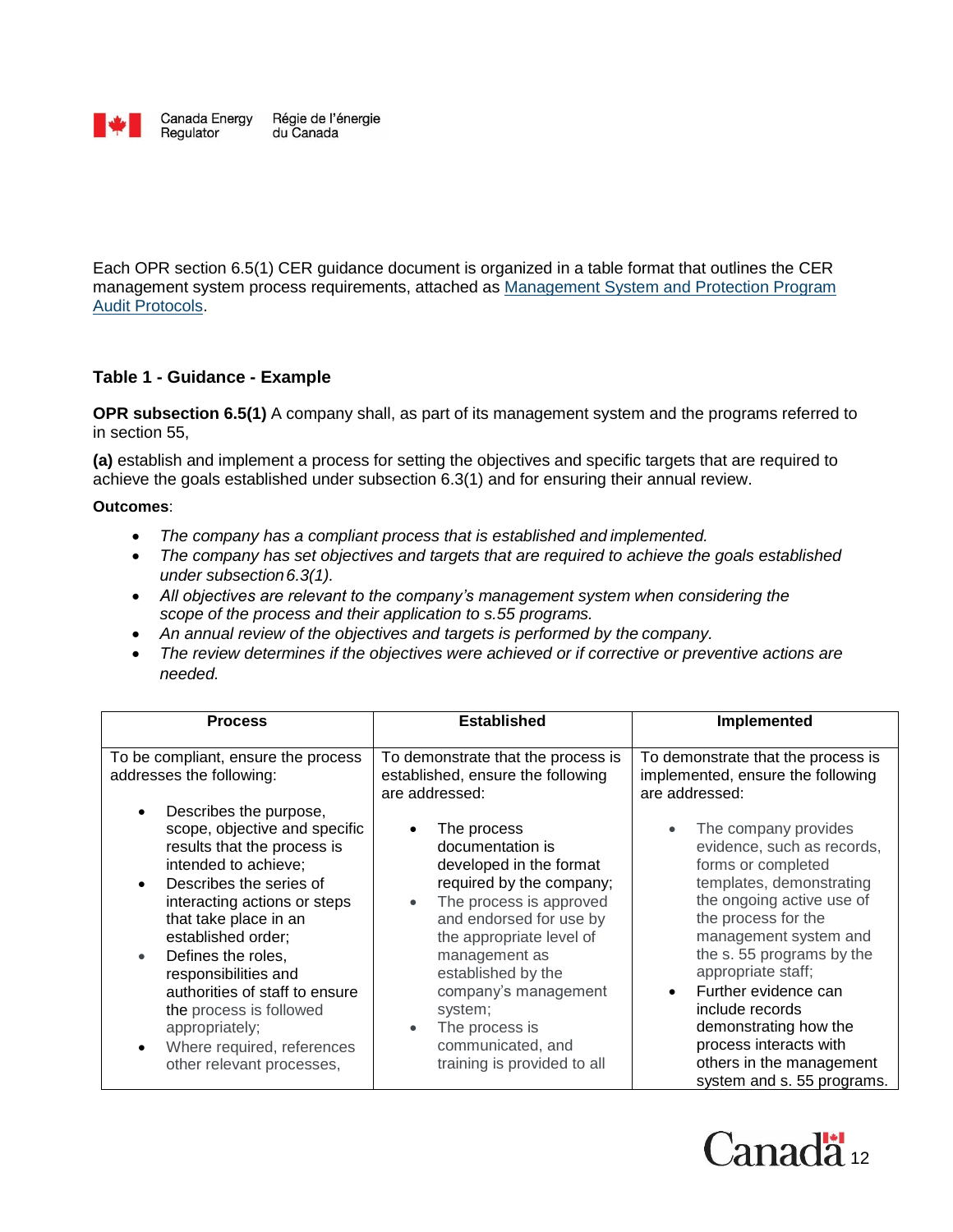

| <b>Process</b>                                                                                                                                                                                                                                                                                                                                                                                                                                                                                                                                                                                                                                                                                                                                                   | <b>Established</b>                                                                                                                                  | Implemented                                                                                                                                                                               |
|------------------------------------------------------------------------------------------------------------------------------------------------------------------------------------------------------------------------------------------------------------------------------------------------------------------------------------------------------------------------------------------------------------------------------------------------------------------------------------------------------------------------------------------------------------------------------------------------------------------------------------------------------------------------------------------------------------------------------------------------------------------|-----------------------------------------------------------------------------------------------------------------------------------------------------|-------------------------------------------------------------------------------------------------------------------------------------------------------------------------------------------|
| procedures and work<br>instructions; and<br>Describe how it is integrated<br>or is used in connection with<br>each s. 55 program.                                                                                                                                                                                                                                                                                                                                                                                                                                                                                                                                                                                                                                | staff who use the process<br>within the company; and<br>The approved process has<br>$\bullet$<br>been documented for a<br>minimum three (3) months. | All documented interacting<br>$\bullet$<br>actions or steps are<br>performed by the company<br>as required; and<br>Evidence that the approved<br>$\bullet$<br>process has been in use for |
| In addition to the above process<br>definition requirements, the<br>documented process steps for OPR<br>paragraph 6.5(1)(a) must include the<br>following content and linkages to<br>other management system<br>elements:                                                                                                                                                                                                                                                                                                                                                                                                                                                                                                                                        |                                                                                                                                                     | a minimum three (3)<br>months.                                                                                                                                                            |
| How the performance<br>measures are approved at<br>appropriate management<br>levels within the company;<br>How the company's<br>objectives and targets are<br>linked to the company's<br>goals OPR subsection<br>$6.3(1)$ ;<br>How the company's<br>objectives and targets are<br>linked to their performance<br>measures OPR paragraph<br>$6.5(1)(b)$ ;<br>How the company's<br>objectives and specific<br>targets are communicated to<br>its appropriate level of<br>management OPR s.<br>$6.5(1)(m)$ ;<br>How the company's<br>objectives and specific<br>targets are assessed OPR<br>paragraph $6.5(1)(v)$ ;<br>How the company will take<br>corrective or preventive<br>actions for issues identified<br>when the established<br>objectives and targets are |                                                                                                                                                     |                                                                                                                                                                                           |

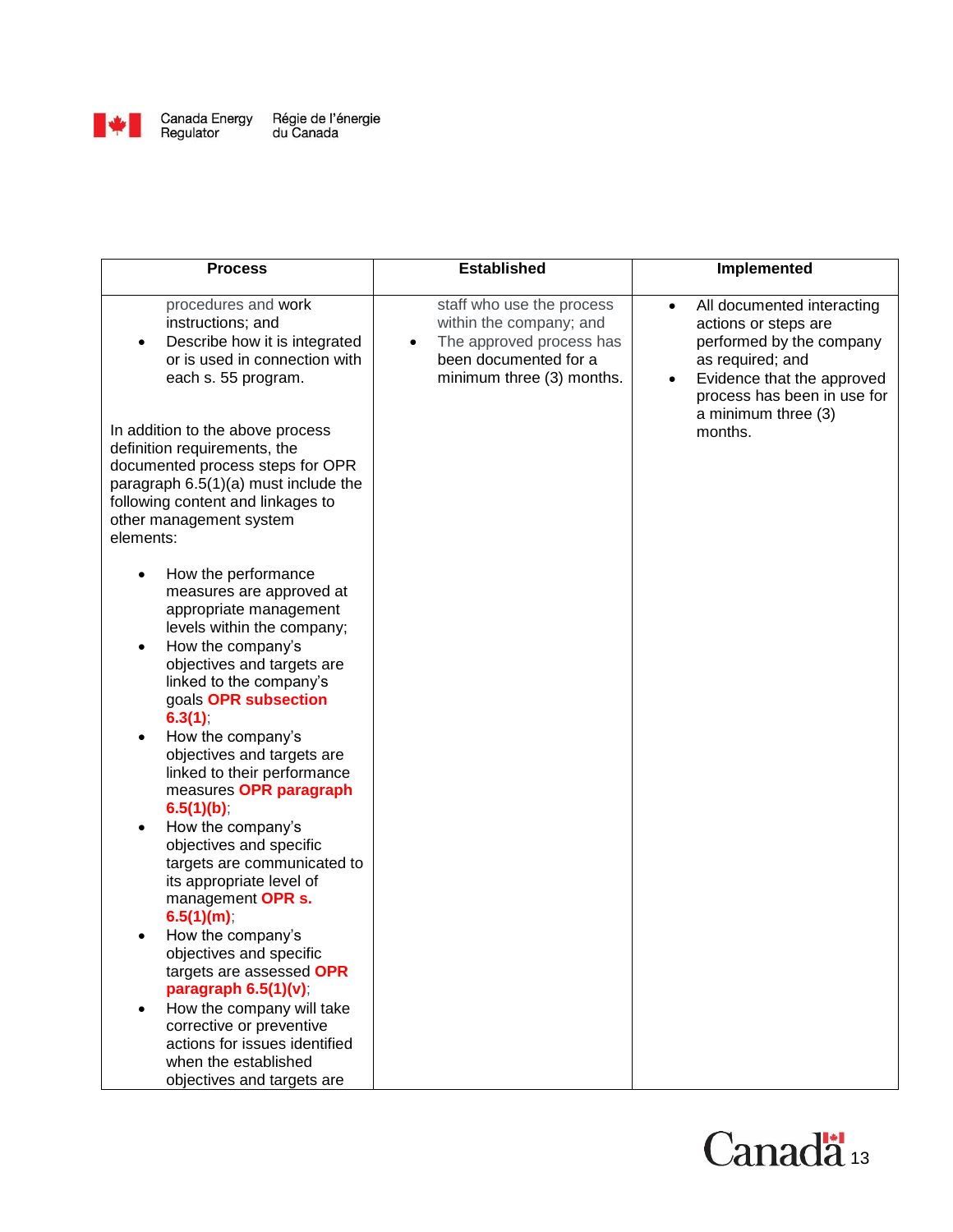

| <b>Process</b>                                                                                                                                                                                | <b>Established</b> | Implemented |
|-----------------------------------------------------------------------------------------------------------------------------------------------------------------------------------------------|--------------------|-------------|
| used to evaluate the goals<br>established under<br>subsection 6.3(1); and<br>How the company will<br>conduct the annual review<br>by management of its<br>objectives and specific<br>targets. |                    |             |

To better understand the example above, the following sections, one to five, provide the kind of information that the CER will be looking for; however, refer to each specific table in the Management [System and Protection Program Audit Protocols](pcdocs://NEB_DM_PROD/1301621/1) for the pertinent requirements.

- 1. Outcomes will:
- provide direction to the company as to what is expected from its management system for this specific element; and
- provide guidance on how to have a compliant management system.
- 2. Describe purpose, scope, objective and specific result including:
- a description of the series of interacting actions/steps that take place in an established order;
- roles, responsibilities and authorities defined to ensure the process is applied;
- references to relevant processes, procedures and work instructions; and
- descriptions of how the process is integrated with each section 55 program, where interactions would be reasonably expected to occur.
- 3. Each management system element must:
- have its own specific criteria associated with it;
- have its own specific linkages to other management system elements that need to be explicitly demonstrated; and
- be specifically assessed based on various audit tests to confirm it is established and implemented.

4. To demonstrate that the management system element is "established", provide evidence that the element is:

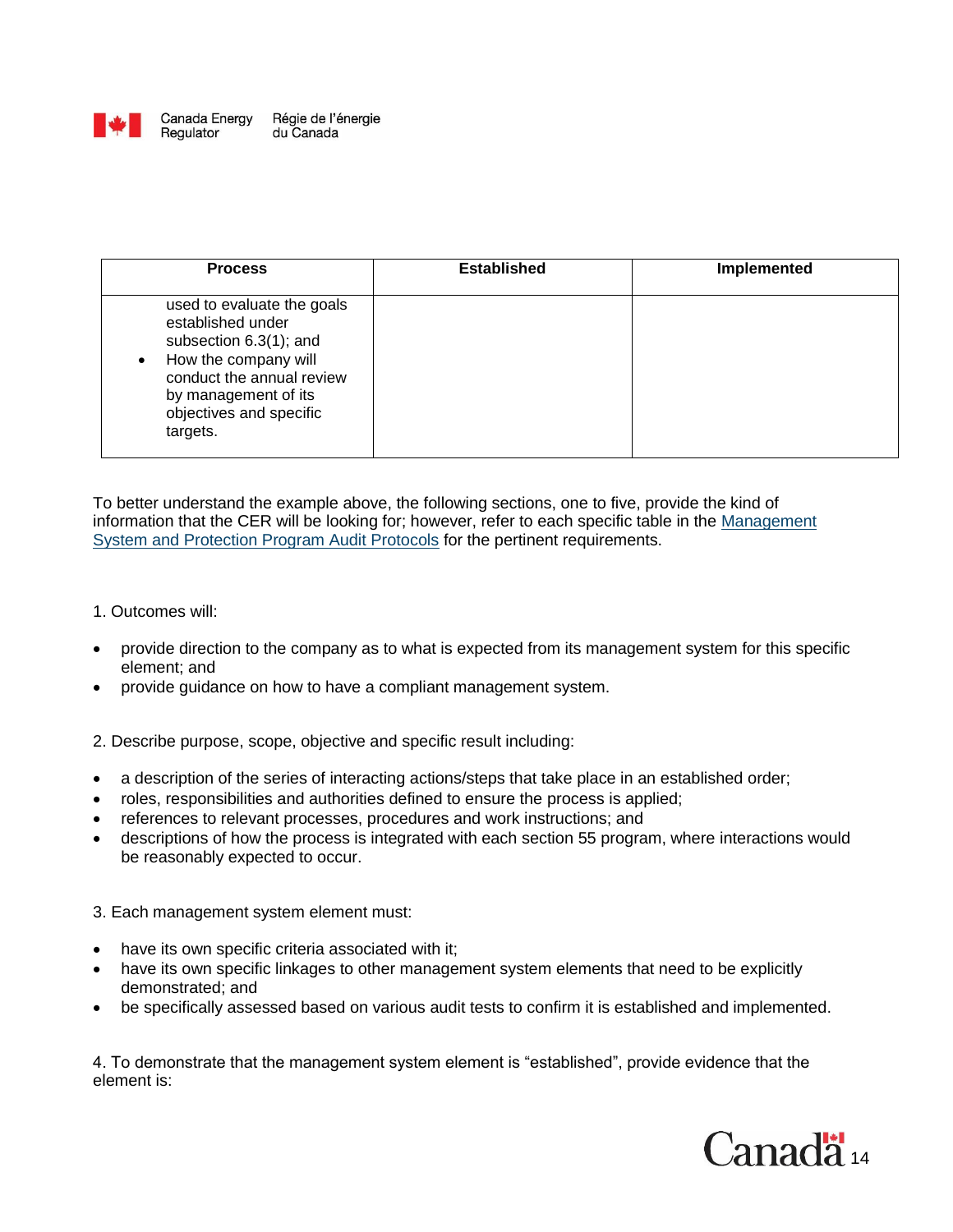

- developed in the company required format;
- approved and endorsed for use by the appropriate management authority;
- communicated appropriately in the organization;
- taught to staff who require knowledge of the process; and
- an approved process documented for a minimum three (3) months.
- 5. To demonstrate that the management system element is "implemented", provide evidence of:
- company use of the process;
- consistent company use of required forms and records;
- action steps are performed as required; and
- the process being used for a minimum of three (3) months.

# <span id="page-14-0"></span>2.4 Audit Protocol Table Guidance

#### **Part 1**

The top half, or the generic portion, of the table outlines the CER's expectations for the basic requirements of a Management System. The CER has defined the terms "Process", "Established" and "Implemented" in the context of a CER Management System Audit (see [Audit Definitions,](#page-34-0) Appendix 1). During an Audit, the CER will evaluate company-provided documentation to verify the company is meeting what is required. All Management System elements in subsection 6.5(1) that have a Process requirement will need to follow the approach outlined in the table above.

There is an exception to this table structure for the following paragraphs, 6.5(1)(b), (d), (h), (s) and (w), as they do not require the development of a specific process. In these instances, the CER checks compliance by confirming that each of the deliverables required within those paragraphs are developed, established, used and maintained. For example, paragraph 6.5(1)(s) requires companies establish and maintain a data management system for monitoring and analyzing the trends in hazards, incidents and near-misses. If this management system element is being audited, the CER will confirm that the company has established and is maintaining that data management system. The CER will require evidence from the company demonstrating that the data management system is being used properly and by the relevant human resources. Regulated companies need to ensure that each management system element and required processes, systems, outputs, products or deliverables are integrated with all section 55 programs. While a CER audit may only focus or target one of these programs, the expected outcome for the process, output or deliverable is that it is applicable to all programs. Using paragraph 6.5(1)(s) as an example, the CER requires that the data management system for monitoring and analyzing trends in

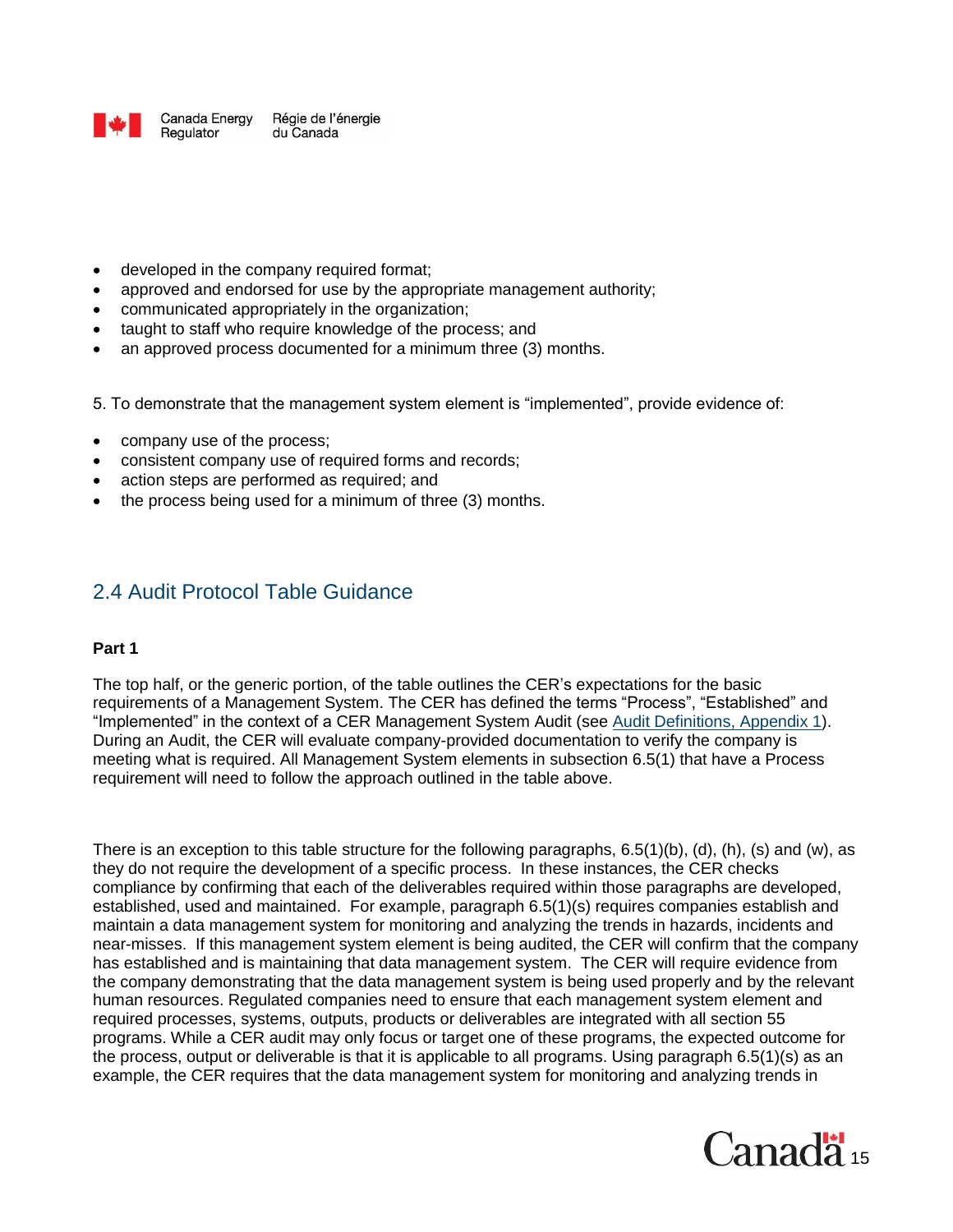

hazards, incidents and near-misses are integrated across section 55 programs, for example, safety, integrity, security, environment, damage prevention and emergency management.

The bottom half of Table 1, which contains the specific linkages, and starts with *"In addition to the above Process definition requirements…"* is specific to the management system element. To achieve compliance, companies should address these specific criteria since the CER uses these during an audit to evaluate the adequacy of the company's processes, procedures, programs, systems, etc. in support of that specific management system requirement. The evaluation during an audit will test the process to determine if it is fit for purpose and provides a consistent desired end result.

The bottom half of the first row for each individual Table 1 contains the minimum expected linkages for that respective management system element. They are identified by the **bold red lettering**. The linkages in these tables are not exhaustive and do not represent all possible linkages including other applicable legislation, technical and other standards, including but not limited to the *Canada Labour Code,* CSA standards, and any CER conditions within certificates or orders enforced by the CER.

# <span id="page-15-0"></span>**3.0 Management System Linkages**

As previously stated, management system elements cannot function in individual silos nor can they ignore the section 55 programs, as the company's management system will be found to be in non-compliance. As companies have the freedom to structure their management system to best suit their individual needs, a company can develop processes or procedures that reside in one part of their management system and then reference or link it to other parts of their management system. As an example, section 6 of the OPR requires companies to have a process for corrective and preventive actions for more than one management system element. A company could develop individual corrective and preventative action process/ procedures for each management system element, or it could develop the process/procedure once and then reference or link it to all management system elements that require it. The CER expects that the reference or linkage is explicit and done with an overall intent or purpose and this is easily identifiable in the company's documentation.

The OPR section 6.1 defines the requirements for a company to establish, implement and maintain a management system that is explicit, comprehensive and proactive. The management system elements in section 6 are neither independent nor isolated, but are interconnected as inputs and outputs to one

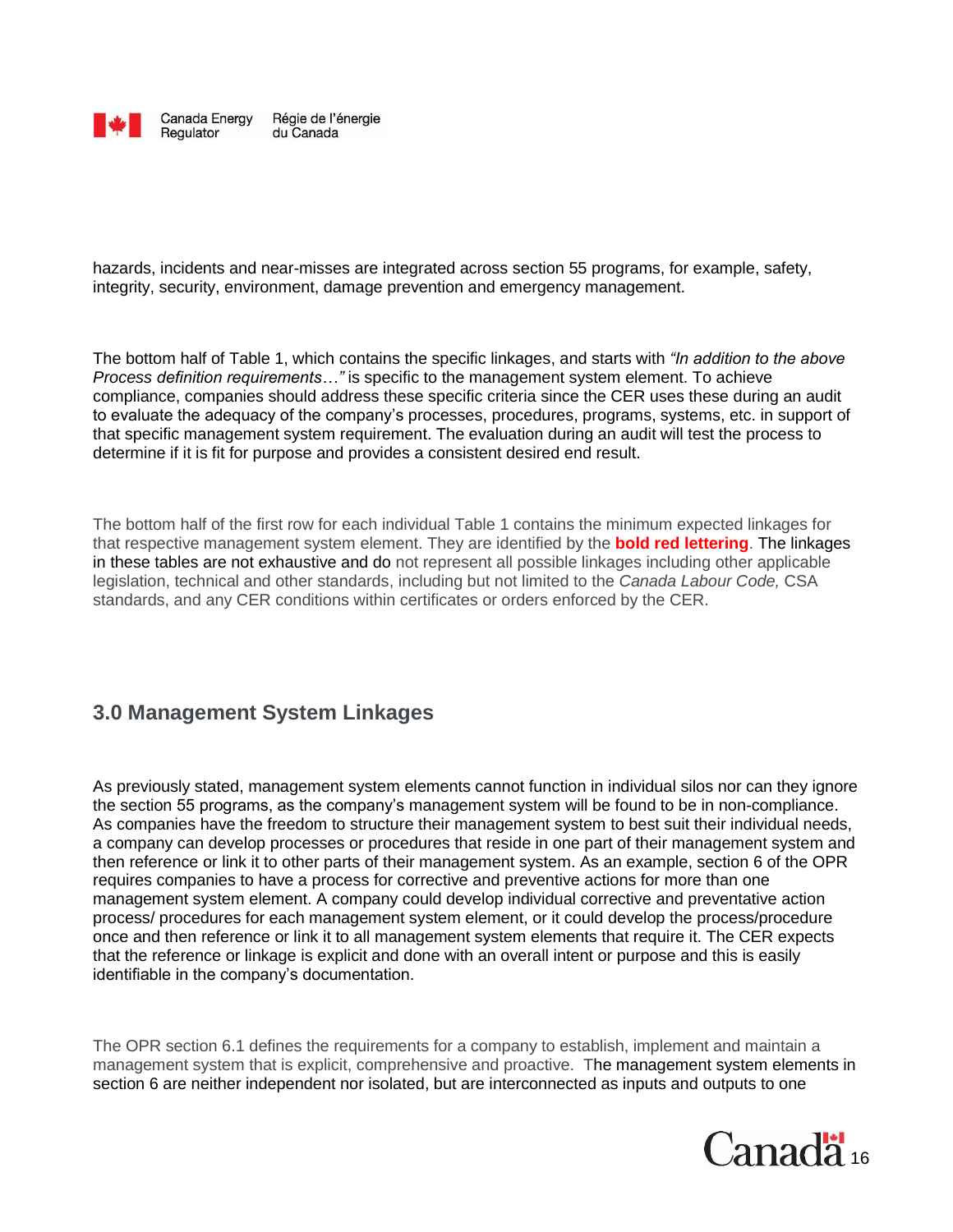

another and to other elements within the OPR. The CER expects that a compliant management system will contain a minimum amount of linkages (as shown in the audit tables) to ensure the management system is functioning systematically, comprehensively and as an integrated system.

Companies are required to develop and implement their own management system and include linkages between management system elements to adequately address their own unique operations. These linkages can extend beyond the linkages found in the CER guidance document and audit tables. However, the CER expects companies to be able to demonstrate and explain the intent and design of their management system, and to demonstrate how individual processes, programs, activities, and procedures are connected to one another, on purpose, to function as one complete functional management system.

# <span id="page-16-0"></span>**4.0 Initial Audit Information Request**

# <span id="page-16-1"></span>4.1 General

The following section provides general guidance and background to the CER's regulated companies when the CER initiates an audit. The CER issues an initial audit announcement letter to the regulated company which informs the company of the CER's intent to conduct an audit. The letter provides the auditee with basic information on the audit scope, subject matter and the general timelines for audit completion. Next, the company will receive an initial information request (IR). The IR is an important step in the audit process as it provides an opportunity for the CER to request specific information related to the:

- company management system; and
- individual or specific processes, database, inventory, list, etc.

The CER has developed a generic IR (Table 2) as a base template document specific to each subsection 6.5(1) management system element. Companies should note that the Table 1 and the initial IR are complementary. These documents are intended to provide information to companies about the type of information the CER seeks during an audit. However, based on the audit topic, the initial IR may be altered or additional questions added to address the specific audit focus.

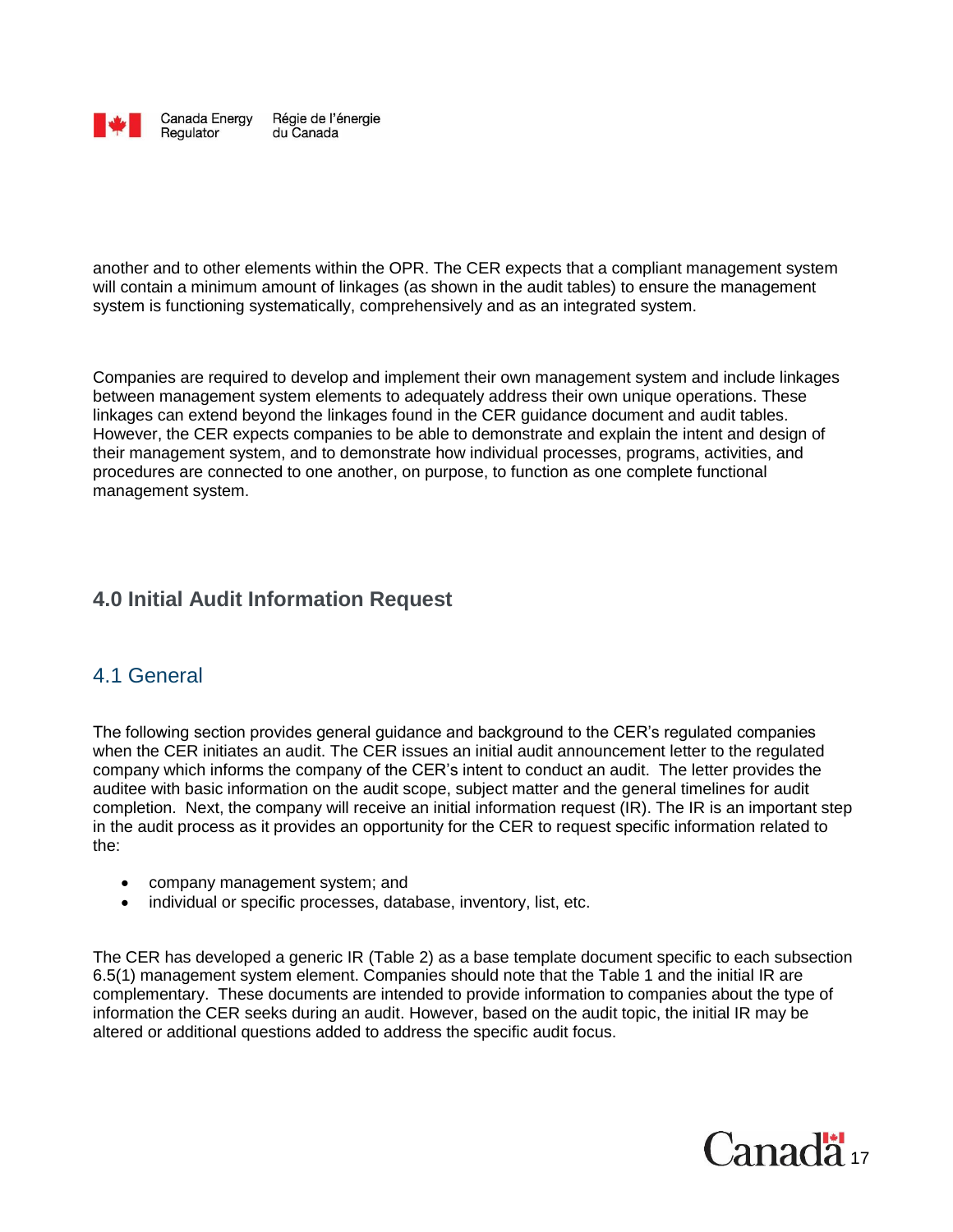

The information provided here is generic in nature, and while it provides the basic structure of the IR, auditees should not expect the official audit version to be exactly as, or limited to, items contained in this guidance document. For example, additional questions may be added related to standards incorporated by reference, or questions specific to a company's CER issued conditions as part of an approval.

The company is expected to make available the most up to date, relevant information and supporting management system documentation and records to answer each question. As part of the audit, the CER will review all of the relevant documentation made available by the company prior to the onsite portion of the audit. Additional supplemental IRs may be sent for greater clarification.

The generic IR template has two columns:

- column 1 has the questions from the CER which the company must respond to; and
- column 2 is for the company to provide its response, including specific direction as to where the CER can find the most pertinent information in the company's materials (i.e. describe page numbers or sections where the company's demonstration of compliance can be found) or state how each document satisfies the company's overall response.

The CER's Lead Auditor will address specific questions with respect to IR content and method of making the required data available at the start of every audit with the auditee.

## **Table 2 - Initial Information Request - Example**

**OPR subsection 6.5(1)** A company shall, as part of its management system and the programs referred to in section 55,

**(a):** establish and implement a process for setting the objectives and specific targets that are required to achieve the goals established under subsection 6.3(1) and for ensuring their annual review.

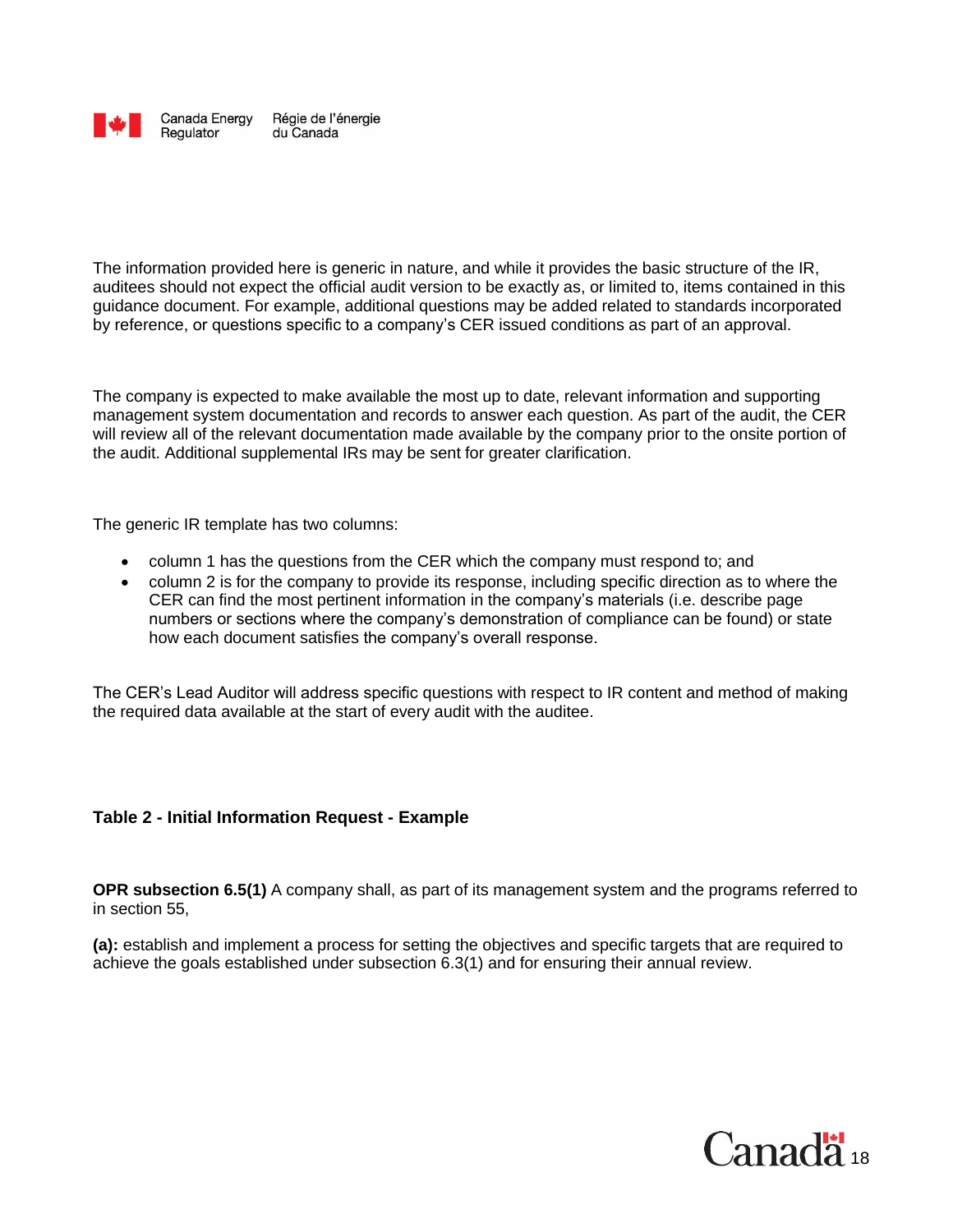

| <b>Information</b><br><b>Request</b><br><b>Reference</b><br><b>Number</b> | <b>Information Request</b>                                                                                                                                                                                                                                                                                                                                                                                      | <b>Company Response*</b> |
|---------------------------------------------------------------------------|-----------------------------------------------------------------------------------------------------------------------------------------------------------------------------------------------------------------------------------------------------------------------------------------------------------------------------------------------------------------------------------------------------------------|--------------------------|
|                                                                           |                                                                                                                                                                                                                                                                                                                                                                                                                 |                          |
| 1                                                                         | Make available the company's<br>documented Process for paragraph<br>$6.5(1)(a)$ .                                                                                                                                                                                                                                                                                                                               | < insert response>       |
| $\overline{2}$                                                            | Make available any other relevant<br>supporting documentation or records used<br>by the company in support of its Process<br>for setting objectives and specific targets.<br>Examples could be Procedures or work<br>instructions.                                                                                                                                                                              | < insert response>       |
| 3                                                                         | Make available documentation or records<br>of how this Process is being integrated<br>with each OPR s. 55 program.                                                                                                                                                                                                                                                                                              | < insert response>       |
| 4                                                                         | Make available records and documents to<br>demonstrate how the company addresses<br>the following:<br>a) How does the company approve and<br>endorse the objectives and targets for<br>use:<br>b)<br>How does the company communicate<br>and train all staff in the company that<br>use the Process; and<br>Demonstrate that the documented<br>C)<br>Process has been approved for<br>minimum three (3) months. | < insert response>       |
| 5                                                                         | Demonstrate through records that the<br>Process has been used as intended for a<br>minimum three (3) months.                                                                                                                                                                                                                                                                                                    | < insert response>       |
| 6                                                                         | Make available documents and records to<br>demonstrate the annual review by<br>company management of the objectives<br>and specific targets and any actions taken<br>to address those areas where the                                                                                                                                                                                                           |                          |

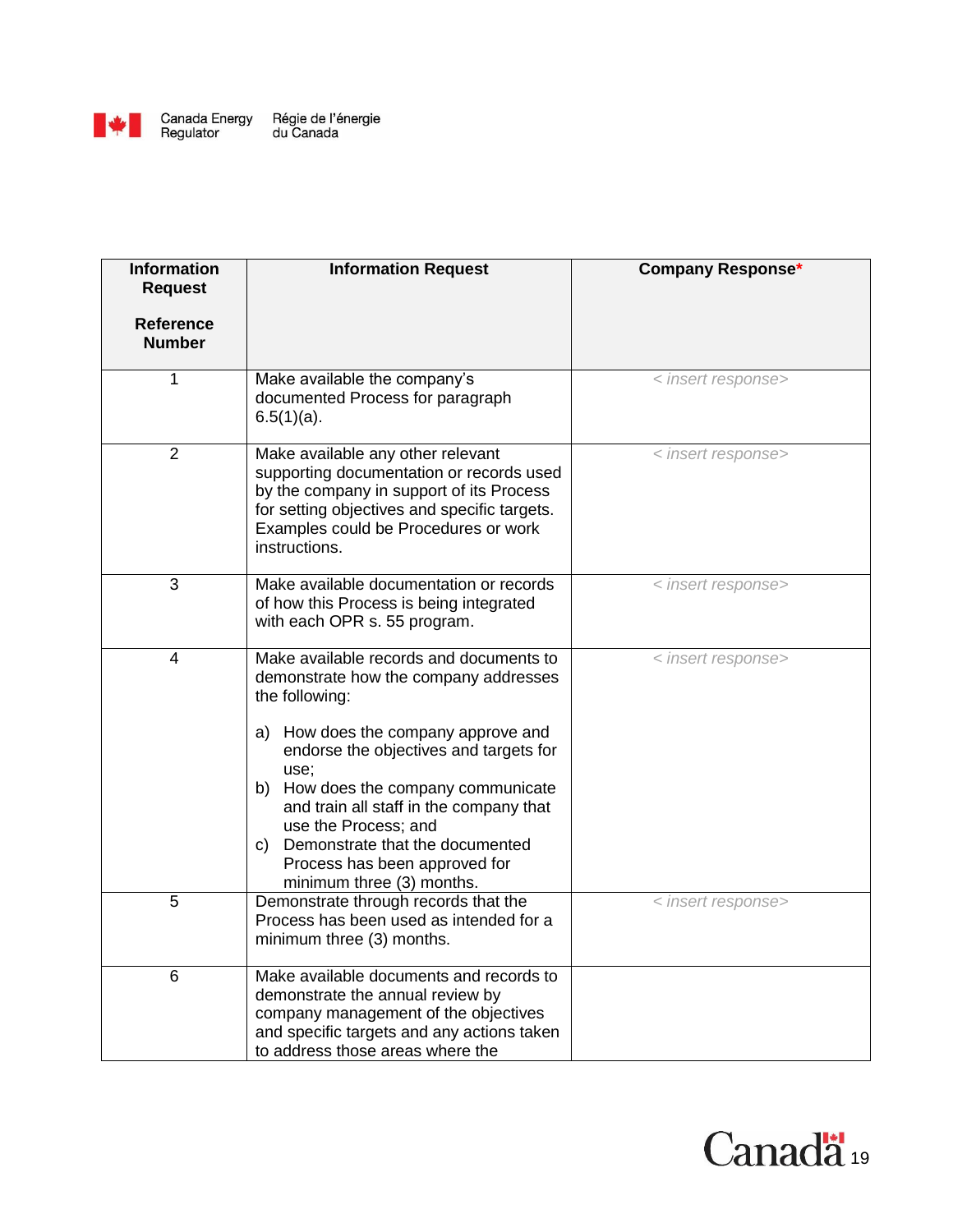

| <b>Information</b><br><b>Request</b><br><b>Reference</b><br><b>Number</b> | <b>Information Request</b>                         | <b>Company Response*</b> |
|---------------------------------------------------------------------------|----------------------------------------------------|--------------------------|
|                                                                           | company did not meet the objectives or<br>targets. |                          |

# <span id="page-19-0"></span>**5.0 Further Information and Frequently Asked Questions**

# <span id="page-19-1"></span>5.1 Further Information

The CER's Audit protocols are maintained and administered by the CER's System Operations Business Unit.

Additional information can be found on the CER's website at [www.cer-rec.gc.ca](http://www.cer-rec.gc.ca/)

At the CER, we are committed to continual improvement. We welcome your feedback on this Guidance document or any component of the CER's Regulatory Framework. If you have comments or suggestions, please send an email to Regulatory.Framework@cer-rec.gc.ca

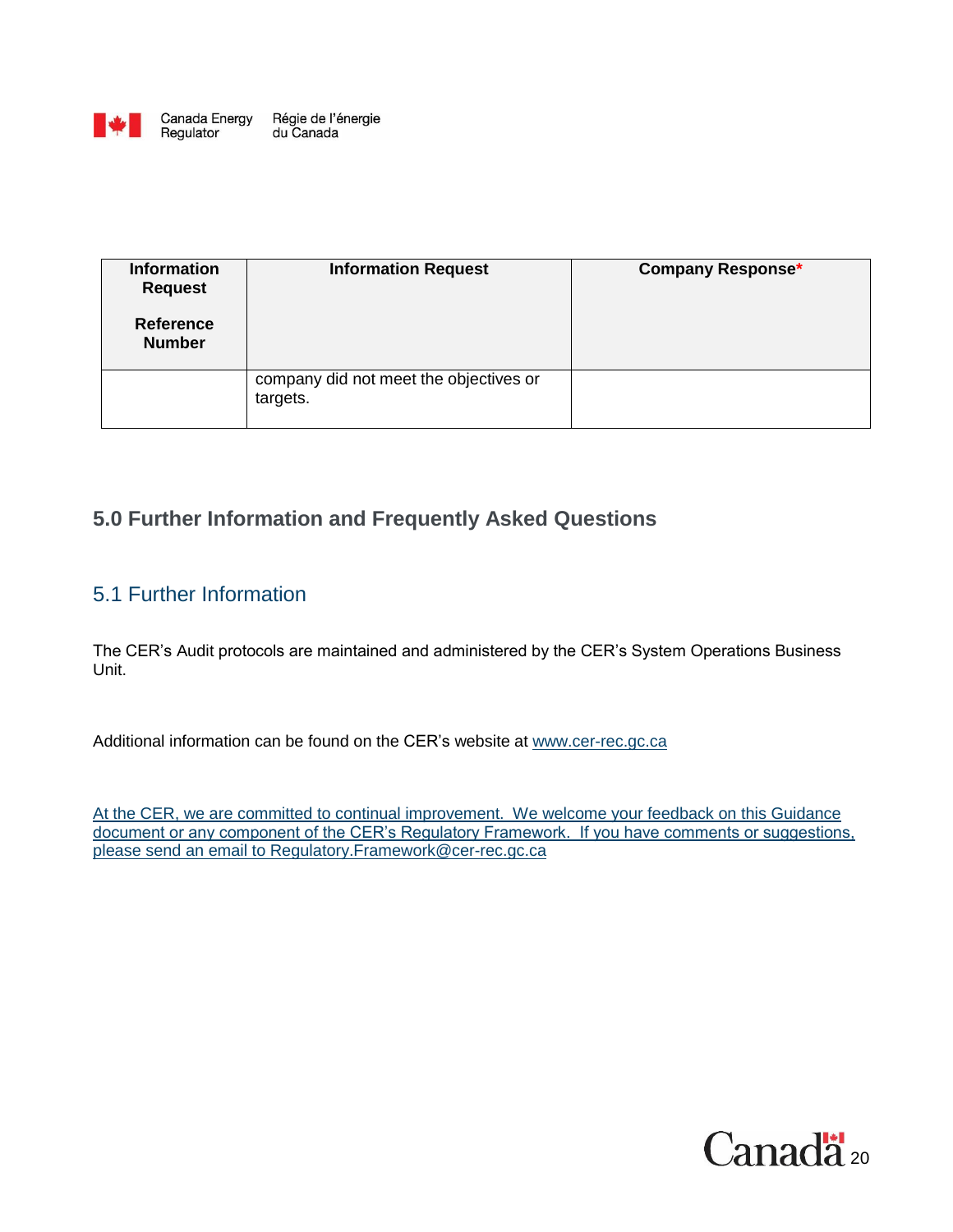

# <span id="page-20-0"></span>5.2 Frequently Asked Questions

The following section outlines frequently asked questions regarding the CER's approach to management systems audits and OPR section 6. Additional information can be found in the [Management System and](pcdocs://NEB_DM_PROD/1301621/1)  [Protection Program Audit Protocols](pcdocs://NEB_DM_PROD/1301621/1) and the [Audit Definitions,](#page-34-0) Appendix 1.

#### **Regulatory Reference: General**

Question:

Explain the difference between performance-based requirements and prescribed requirements?

Answer:

The CER uses a mix of performance-based and prescriptive regulations. Prescriptive regulations expressly state what must be done by a regulated party in order to achieve compliance. Under a purely prescriptive regulation, the regulated party must meet the exact wording of the regulation in order to be compliant. For example, in situations where the regulation states a specific kind of technology or thing must be used - if that technology or thing is not being used (irrespective of whether what is being used is equivalent, better or worse), the regulated entity will be found noncompliant.

Performance-based regulations are outcomes-based. They often will set out what must be achieved, but how the outcomes are achieved is up to the regulated party - so long as what is being done by the regulated party actually achieves the outcomes stipulated by the regulations. The OPR contains a blend of these elements. Subsection 6.5(1) is an example. The prescriptive components set out what the company must have as part of its management system and the programs referred to in section 55. Under paragraph (a), the company must establish and implement a process for setting the objectives and specific targets that are required to achieve the goals established under subsection 6.3(1) and for ensuring their annual review. This is all prescriptive - the performance-based aspect of the section pertains to how the process is established and implemented. As well, the contents of the process (so long as it meets the outcome of setting objectives and specific targets) is also up to the company.

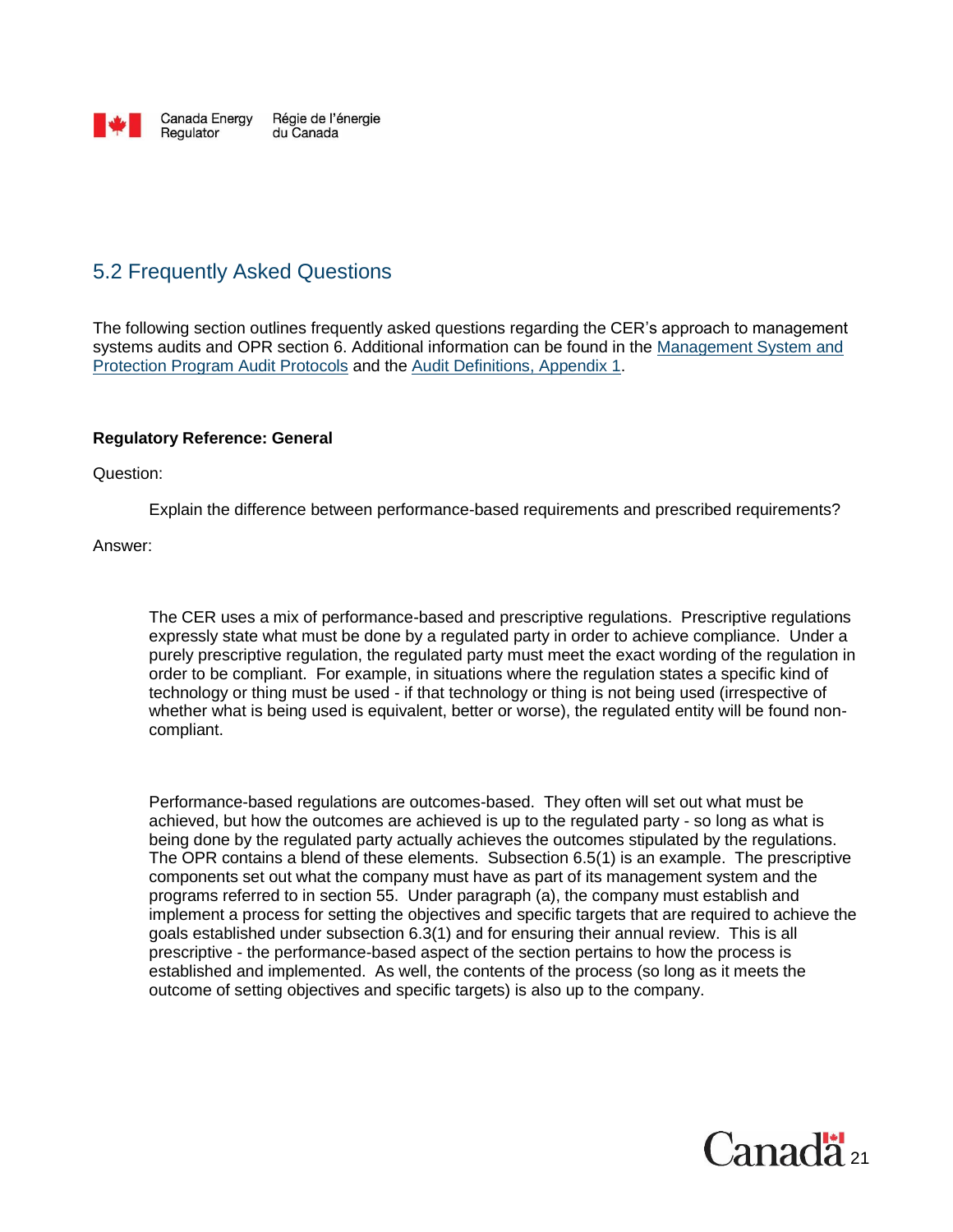

### **Regulatory Reference: General**

Question:

How does a company demonstrate linkages or integration to be compliant with the OPR?

Answer:

Linkages generally provide the inputs and outputs between a management system's various processes, procedures, policies, programs, standards, manuals, work instructions or other supporting materials to ensure that nothing is missed in the workflow. Companies are expected to address all linkage requirements on an on-going basis as part of their basic compliance requirements. The protocols identify the minimum required linkages based on regulatory expectations. A company may have additional linkages based on their own management system requirements.

Companies must also demonstrate that the management system is being implemented as intended. Processes are linked within the company's management system. In many, but not all situations, the output of one process is the input of another. Companies need to demonstrate how documents / processes/ programs etc. are aligned and, where necessary, linked to one another.

Processes and linkages need to be kept up to date as they are a significant aspect of a company's management system. There should be minimal lag time between changes in a company's management system and the update to the process documents that the linkages support.

An example of a linkage is how the Hazard Inventory (required in paragraph 6.5(1)(d) of the OPR) interacts with the process steps for evaluating risks required by paragraph 6.5(1)(e) in that the risk evaluation must utilize the inventory of hazards to be compliant with the OPR. Because those management system elements work together, the processes and/or procedures must refer to one another.

#### **Regulatory Reference: OPR paragraph 6.5(1)(a)**

Question:

Explain the difference between objectives, targets and key performance indicators.

Answer:

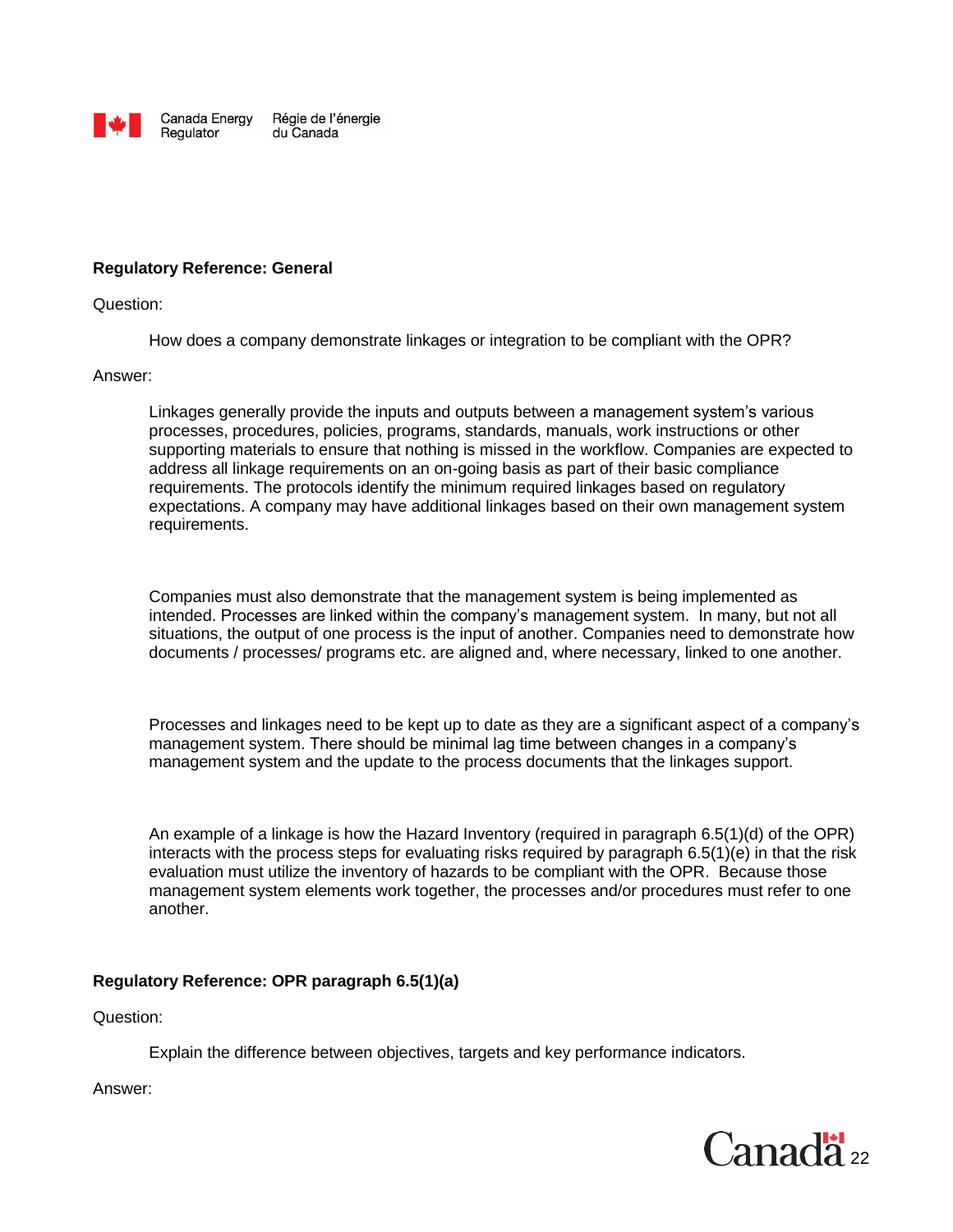

Objectives typically specify a desired outcome and are typically qualitative. An example of an objective is "*We wish to minimize incidents*".

Targets are tied to objectives. They typically include a performance measure that has a quantitative or numeric aspect and typically has a timeframe. An example of a target is "*We will achieve a 20% reduction in incidents for the calendar year ending 31 December*".

Key performance indicators, which are a best practice, are those that measure the effectiveness of something to determine if a desired result was achieved. An example of a key performance indicator is "*We will measure our lost time incident rate*".

#### **Regulatory Reference: OPR paragraph 6.5(1)(v) & (w), 6.6(1)**

#### Question:

Why and how does a company develop corrective actions for issues identified with established objectives and targets?

#### Answer:

As part of the management system, a review or evaluation of the achievement of objectives and targets needs to be performed to determine if the company management system is achieving its desired outcome. If the objectives and targets were not achieved, companies should try to determine why they were not achieved and it may be necessary to implement corrective actions. Examples of corrective actions may include process changes, program changes, new or reviewed controls, etc.

#### **Regulatory Reference: OPR paragraph 6.5(1)(e)**

Question:

Explain how a company determines risk acceptance.

Answer:

The CER is not in a position to explain how each company determines its risk tolerance. For the purposes of the management system, it is incumbent upon companies to establish and implement a process for evaluating the risks associated with the hazards and potential hazards they identify

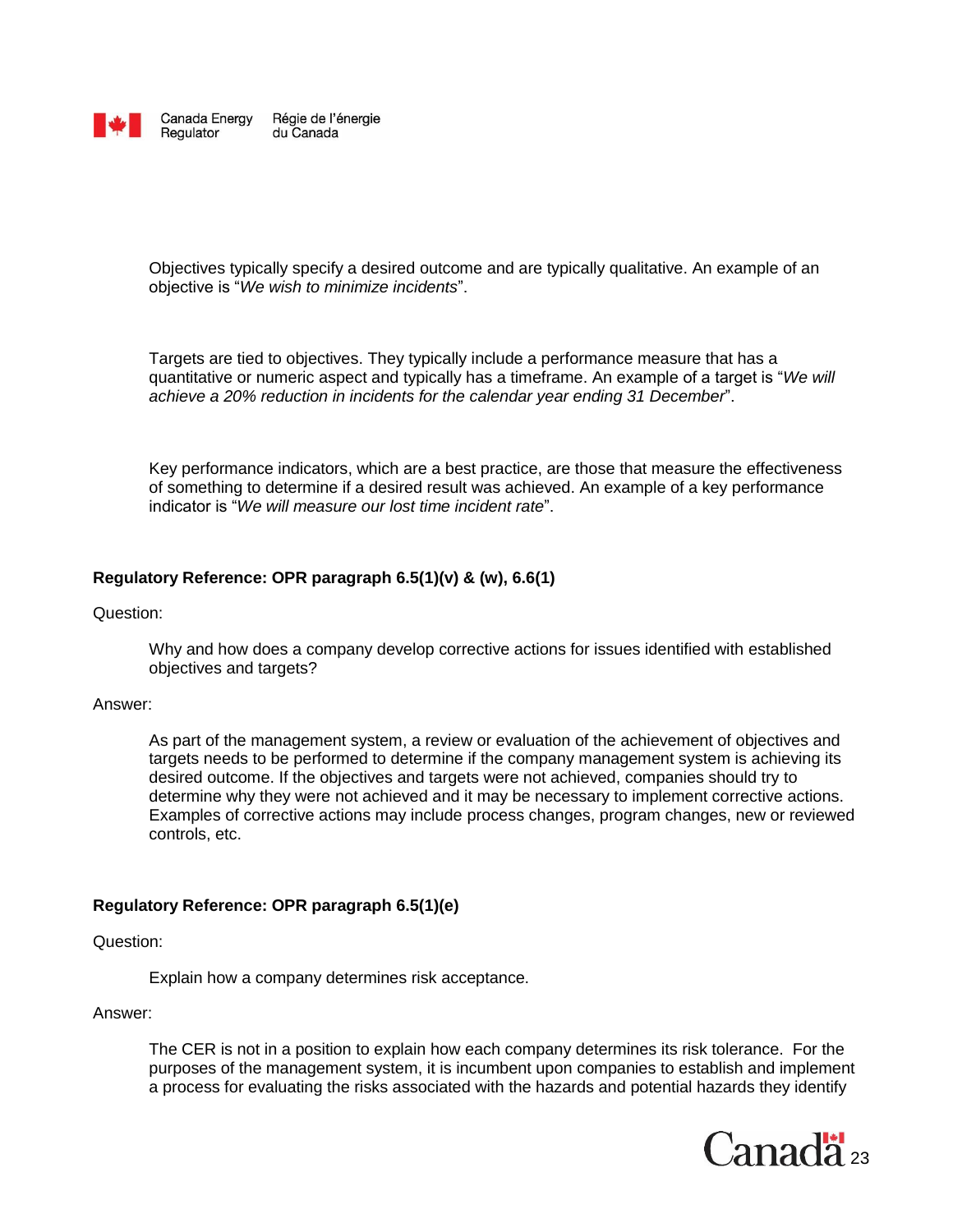

as part of their regulated activities, including the risks related to normal and abnormal operating conditions. Companies must also establish and implement a process for developing and implementing controls to prevent, manage and mitigate the identified hazards, potential hazards and risks and for communicating those controls to anyone who is exposed to the risks. Companies should consider who is authorized to approve activities that have a higher risk level.

A change management process is also required for identifying and managing any change that could affect safety, security or the protection of the environment, including any new hazard or risk, any change in a design, specification, standard or procedure and any change in the company's organizational structure or the legal requirements applicable to the company.

These risk processes are not to be confused with requirements for risk assessments for HVP pipelines pursuant to section 10 of the OPR.

# **Regulatory Reference: OPR paragraph 6.5(1)(g) and (h)**

Question:

Explain the difference between legal requirements and regulatory requirements.

## Answer:

Regulatory requirements are the same as legal requirements and must be obeyed. Legal (or regulatory) requirements include requirements specified in all applicable acts, regulations, orders (issued by the CER, CER inspectors or the courts), conditions imposed on companies in CER authorizations such as certificates or approval orders, commitments made to the CER in applications and/or corrective or preventive actions made in response to compliance verification activities like inspections or audits. A company is expected to comply with its own standards to the extent that these standards are included in their own management system and the company states that it is bound to follow them.

# **Regulatory Reference: OPR paragraph 6.5(1)(g) and (h)**

Question:

Explain what 'clause level' is.

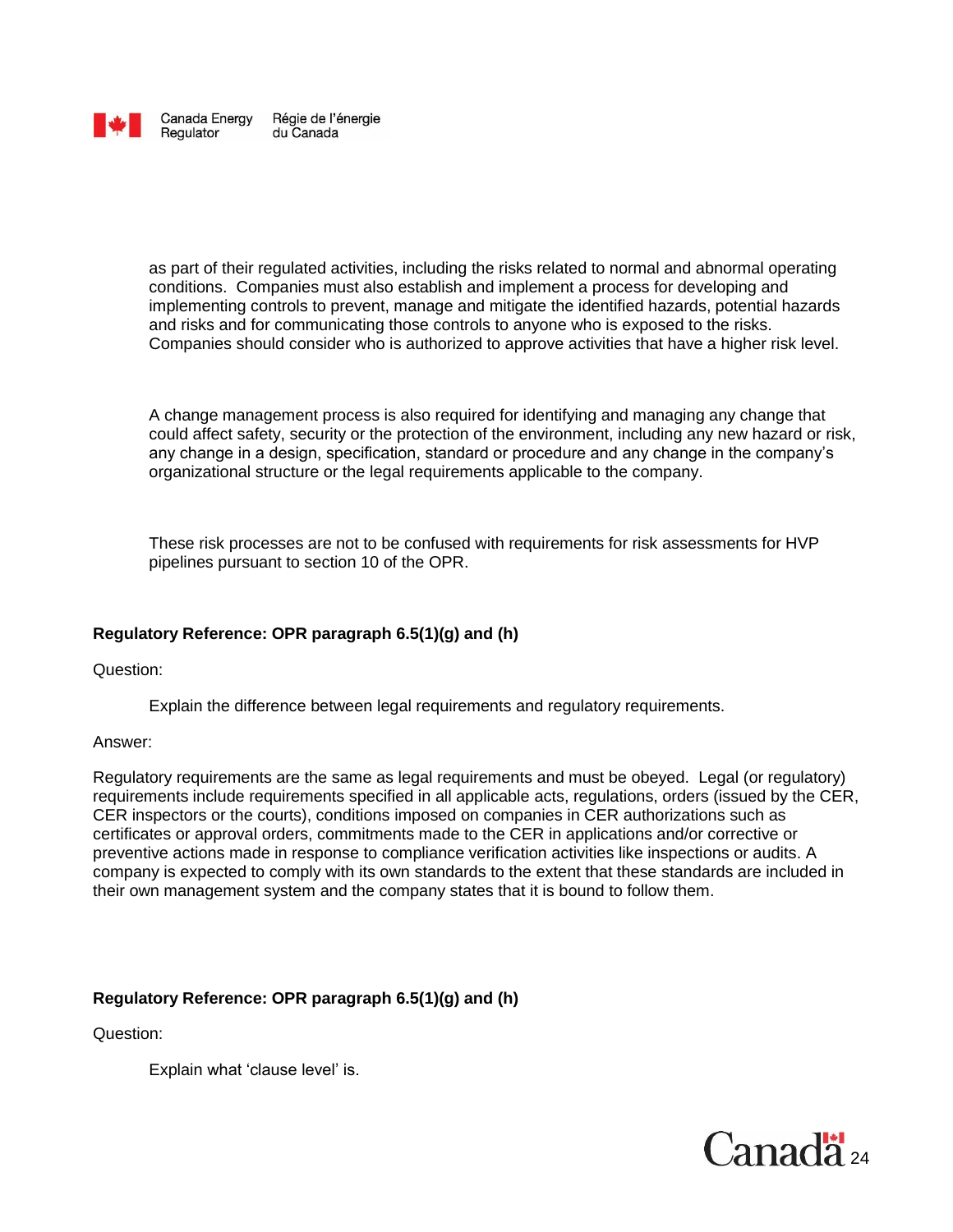

#### Answer:

The word "clause" has been used to explain the level of detail required in the list of legal requirements and 'clause level' is the primary content or where a specific obligation is created. The clause level can go down to the subparagraphs within applicable legislation (acts and regulations) or standards. The CER allows the company to determine the specific clause level for inclusion in its legal list; however, the identification of the appropriate "clause level" must demonstrate that the company has reviewed the key content of the regulatory requirement and determined its applicability, or non-applicability for inclusion in the legal list. In terms of CSA and other consensus standards incorporated by reference into the OPR, this would often be at the clause or sub-clause level or in the case of regulations it is often at the subsection, paragraph or even the subparagraph level. The use of the word "clause" was to provide a common understanding to those who often work with the consensus standards in the CER regulated companies, but may not work as often with the legislation.

## **Regulatory Reference: OPR paragraph 6.5(1)(g) and (h)**

Question:

Explain the link of the legal register to external communication.

#### Answer:

The legal list is an information source to be used as an input to various other management system requirements; communication is just one of them. If a company has identified its applicable legal requirements, it will be better able to identify what external stakeholders are required to engage with and what information they are required to provide and when.

## **Regulatory Reference: OPR paragraph 6.5(1)(g) and (h)**

#### Question:

Explain why the legal list needs to include all OPR section 55 programs.

#### Answer:

The legal list needs to include all legal requirements that are applicable to safety (including the Safety Management, Integrity Management, Emergency Management and Damage Prevention programs), environmental protection (the Environment program), and security (the Security Management program). To the extent that there are other OPR requirements touching upon safety, environmental protection and security that are outside the section 55 programs (for example, section 18 dealing with construction safety), the legal list needs to include such

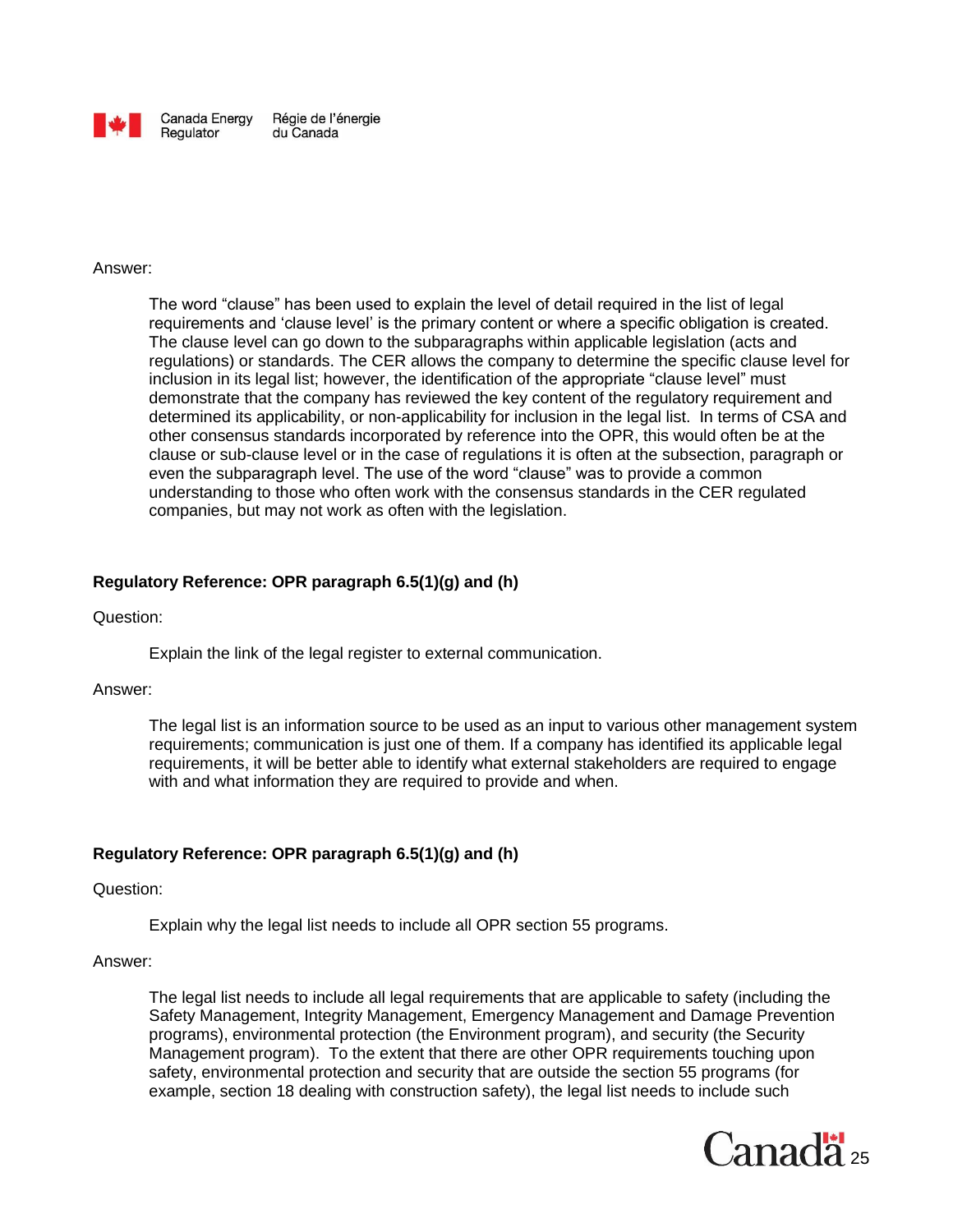

references. The legal list is not limited to the CER Act and its associated regulations - the legal list must include any legislation (down to the clause level) that is applicable to matters of safety, security and environmental protection, whether that legislation is federal, provincial/territorial or municipal.

## **Regulatory Reference: OPR paragraph 6.5(1)(g) and (h)**

#### Question:

Explain the linkages for the legal list.

#### Answer:

The linkages for the legal list refer to other elements of the management system that need to use the list of applicable legal requirements. As in the example above, there are other requirements and processes that require the legal list as input. Others include quality assurance, training, inspections, etc.

## **Regulatory Reference: OPR paragraph 6.5(1)(j) and (k)**

#### Question:

Explain the expectation of the linkages between roles and responsibilities and competency and training.

#### Answer:

Roles and responsibilities are key inputs for competency and training as the employees and those working on behalf of the company need to have training and clear understanding of their own roles and responsibilities. A company must have linkages between roles and responsibilities and training Programs to ensure Adequate Competencies are achieved.

## **Regulatory Reference: OPR paragraph 6.5(1)(j) and (k)**

Question:

Explain the scope of training and competency as it applies to the management system and programs.

Answer:

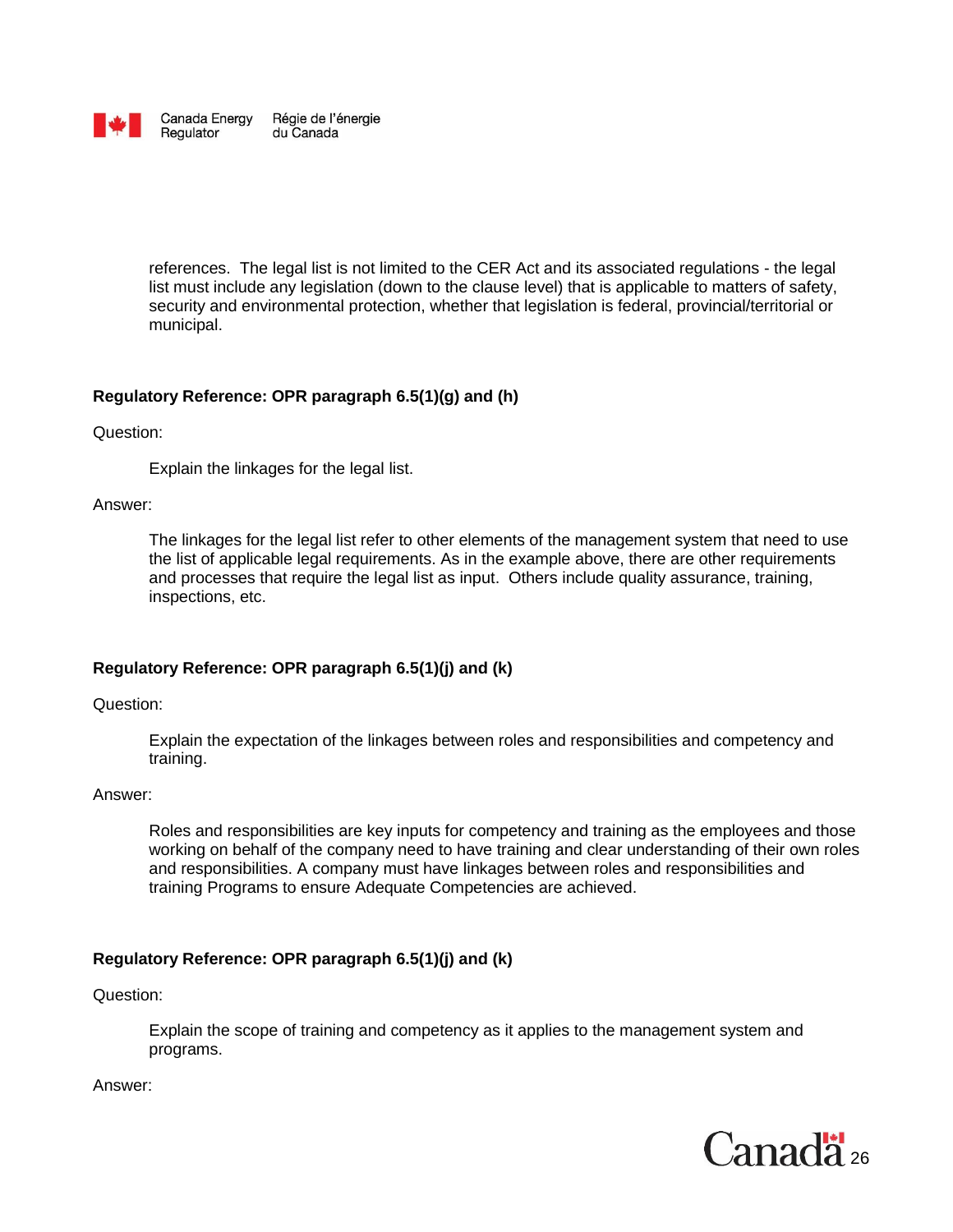

The CER expects companies to determine the competency requirements and the necessary training programs specific to the company management system and programs to ensure staff are capable of performing their duties safely, ensure the protection of the environment and the safety and security of the pipeline. However, this does not mean that all staff are required to be experts at the intricacies of the company's management system. Companies need to determine the scope and approach to competency requirements and how training programs are established and implemented including the level of detail in the training programs.

## **Regulatory Reference: OPR paragraph 6.5(1)(t)**

#### Question:

What is the scale of the contingency plans that are required as part of the OPR paragraph  $6.5(1)(t)$ ?

#### Answer:

Contingency plans must be commensurate with the scope and scale of the abnormal events that could occur over the entire lifecycle of the regulated facilities constructed and operated by the company. This must include a review of the consequences of each event. Contingency plans must not be limited to emergency situations only, because abnormal events do not always result in an emergency. Regardless of the scale of the contingency plan, it must be documented and it should include the competencies staff require so they are able to recognize abnormal operating conditions and implement the contingency plans as needed.

## **Regulatory Reference: OPR paragraph 6.5(1)(t)**

#### Question:

What are multi-level scenarios?

#### Answer:

Multi-level scenarios are situations where there can be inter-related or cascading events during an activity or incident whereby an initial situation can evolve into a different situation with varying potential and actual consequences. Additionally, multi-event scenarios can include several smaller events or incidents that cascade on each other making the overall situation more complex than the individual events or incidents. To align with a proactive management system, companies need to identify and consider multi-level scenarios to ensure adequate hazard identification, hazard analysis, evaluation of risks and determination of controls. Multi-level scenarios also play a role in contingency and emergency planning as part of the management system.

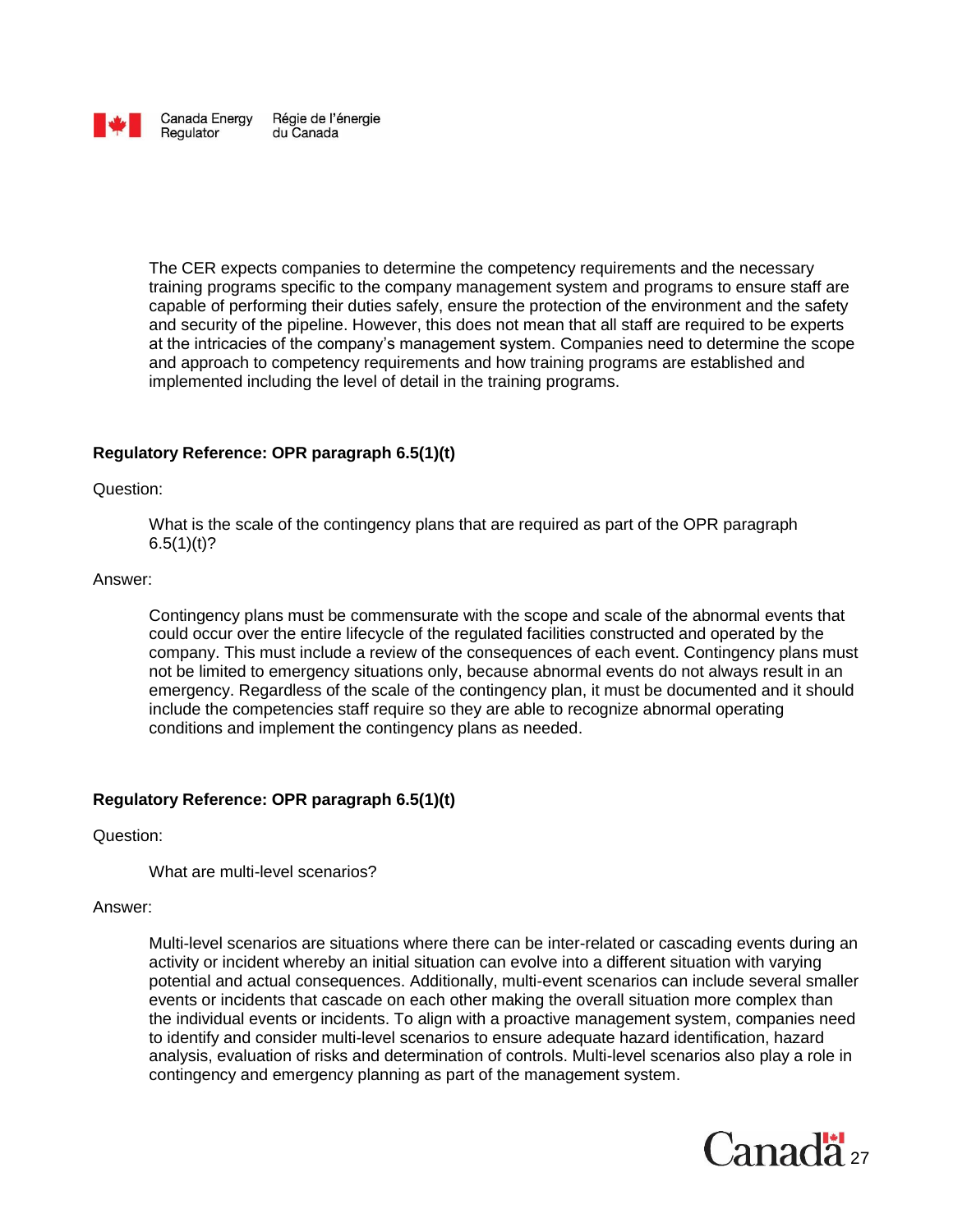

## **Regulatory Reference: OPR paragraph 6.5(1)(t)**

Question:

What are 'Abnormal conditions'?

Answer:

Abnormal conditions are conditions that are different or unusual from what is expected or normal. Abnormal events are those events or situations where the operation of facilities, processes, or activities, etc. occurs outside of what is desired or planned for normal operating conditions.

An Abnormal event has the potential to affect the people or the environment. Examples include operating either above or below design limits, environmental incidents such as a wildfire that has the potential to affect regulated facilities, significant medical incidents or overpressure of a pipeline beyond normal operating conditions.

## **Regulatory Reference: OPR paragraph 6.5(1)(x)**

Question:

Explain why an annual review is required.

Answer:

The OPR requires a management system that includes a performance review. The annual review provides a mechanism for companies to review the adequacy and effectiveness of their management system. Corrective actions provide a basis for areas of improvement to be identified, developed, implemented and monitored to closure.

## **Regulatory Reference: OPR paragraph 18**

Question:

How does a prime contractor model apply to third party contractors performing work on behalf of a CER-regulated company?

Answer:

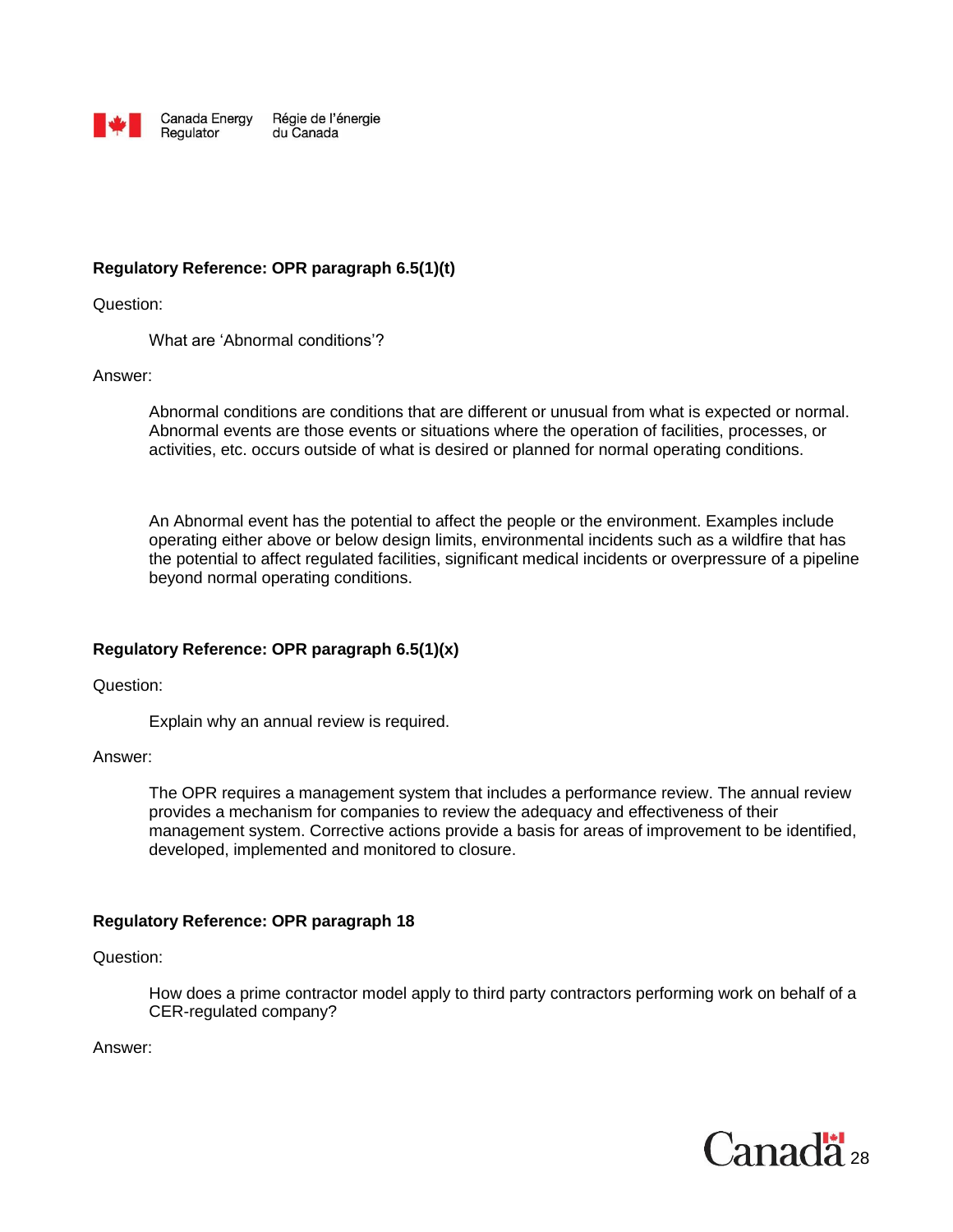

The prime contractor model does not apply to CER-regulated pipelines as there is no provision for transferring occupational health and safety responsibility or liability onto a contractor under federal law. CER-regulated companies cannot shift or transfer any of their ultimate responsibilities to contractors working on their behalf.

Sections 18, 20 and 54 of the OPR prescribes what companies contracting for the provision of services for the construction of a pipeline must do. While the regulations allow companies to contract for the provision of services for the construction of pipelines, those companies must still exercise the control and oversight required in the OPR.

For maintenance activities, sections 29 and 30 of the OPR establish similar responsibilities as outlined above.

The OPR requires CER-regulated companies to be responsible for establishing, implementing and providing oversight of protective programs regarding safety, security and environmental protection throughout the lifecycle of regulated facilities. This includes the construction phase. The CER reminds companies that it is ultimately the certificate or order holder who is responsible for projects.

Regulated companies must establish clear and explicit roles and responsibilities for both its employees and those working on behalf of the company. These clear and explicit roles and responsibilities will promote compliance and provide certainty with respect to the identification and management of hazards and ultimately better safety and environmental outcomes.

## **Regulatory Reference: General**

Question:

Provide some examples of the documents and records for the regulatory requirements of paragraph 6.5(1)(a-x).

Answer:

The following table provides **some examples** of documents and records that a company **may** want to have in place for each management system element. Note this table is not exclusive,

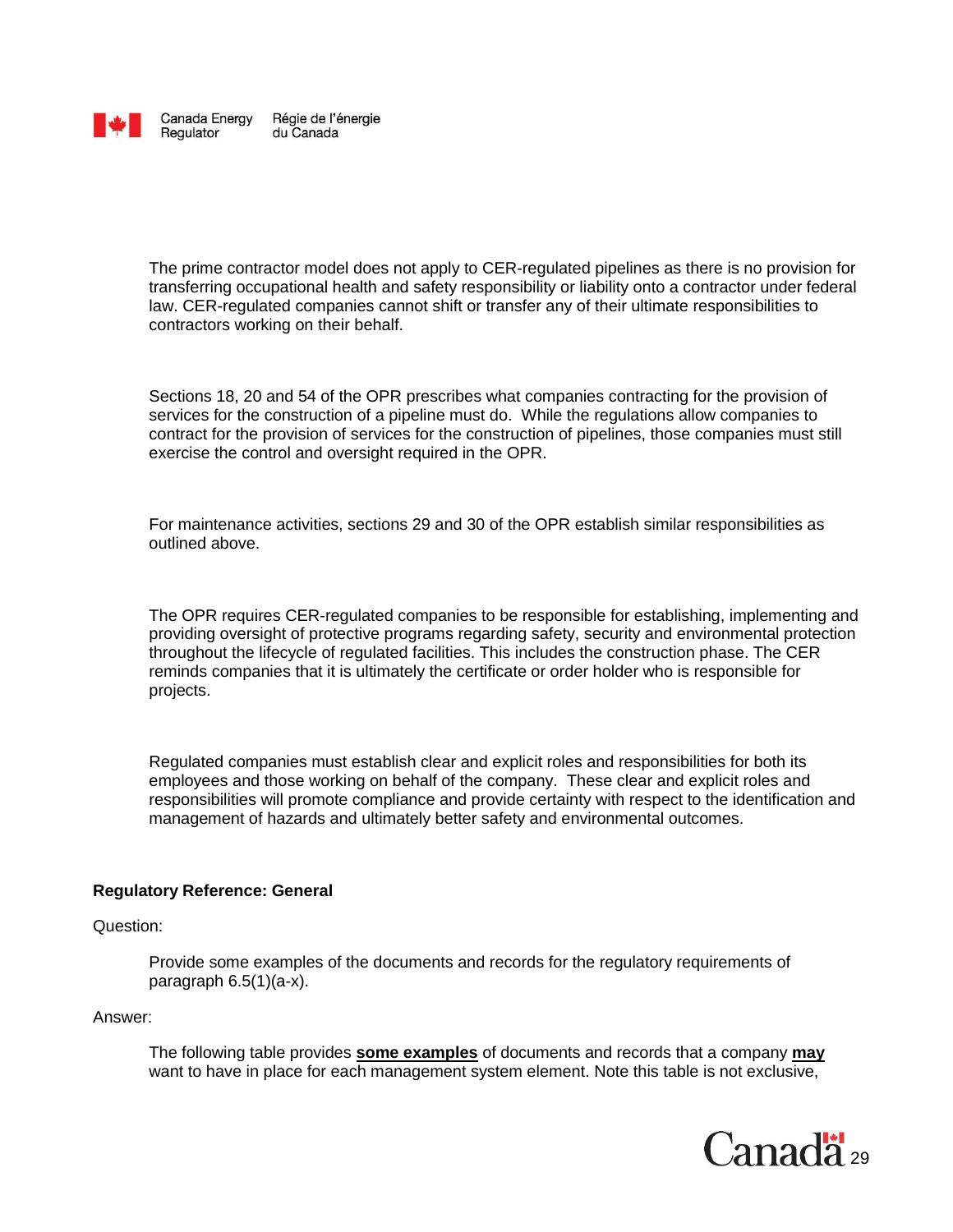

companies **may** have other documents and records that they believe work best for their specific management system.

| Regulation                                                                                                                                                                                                                         | <b>Examples to Demonstrate Compliance</b>                                                                                                                                                                                                                                                                                                                                                                                                                                                                                                                             |
|------------------------------------------------------------------------------------------------------------------------------------------------------------------------------------------------------------------------------------|-----------------------------------------------------------------------------------------------------------------------------------------------------------------------------------------------------------------------------------------------------------------------------------------------------------------------------------------------------------------------------------------------------------------------------------------------------------------------------------------------------------------------------------------------------------------------|
| paragraph 6.5(1)(a) establish and implement<br>a process for setting the objectives and<br>specific targets that are required to achieve<br>the goals established under subsection 6.3(1)<br>and for ensuring their annual review. | Process for objectives and targets<br>$\bullet$<br>Roles and responsibilities and accountabilities<br>$\bullet$<br>for those responsible to carry out this process<br>Output of the process such as List of the<br>$\bullet$<br>objectives and targets<br>Trending charts and data<br>$\bullet$                                                                                                                                                                                                                                                                       |
| paragraph 6.5(1)(b) develop performance<br>measures for assessing the company's<br>success in achieving its goals, objectives and<br>targets.                                                                                      | Performance measures<br>$\bullet$<br>Trending charts and data<br>$\bullet$<br>Analysis and evaluation of performance<br>$\bullet$<br>measures<br>Evaluation of goals, objectives and targets that<br>$\bullet$<br>utilize the performance measures                                                                                                                                                                                                                                                                                                                    |
| paragraph 6.5(1)(c) establish and implement<br>a process for identifying and analyzing all<br>hazards and potential hazards.                                                                                                       | Process for identifying and analyzing hazards<br>$\bullet$<br>and potential hazards<br>Any procedures and methods to support the<br>$\bullet$<br>Process for identifying and analyzing hazards<br>and potential hazards<br>Examples of typically named procedures: Job-<br>$\bullet$<br>safety analysis, environmental hazard<br>identification<br>Roles and responsibilities for those positions<br>$\bullet$<br>involved in hazard identification and analysis<br>Consequences of the hazards and potential<br>$\bullet$<br>hazards<br>Meeting minutes<br>$\bullet$ |
| paragraph 6.5(1)(d) establish and maintain an<br>inventory of the identified hazards and<br>potential hazards                                                                                                                      | Inventory of hazards and potential hazards<br>$\bullet$                                                                                                                                                                                                                                                                                                                                                                                                                                                                                                               |
| paragraph 6.5(1)(e) establish and implement<br>a process for evaluating and managing the<br>risks associated with the identified hazards,<br>including the risks related to normal and<br>abnormal operating conditions.           | Process for evaluating and managing risks<br>$\bullet$<br>Output of the process including risks are<br>$\bullet$<br>identified and include combinations of<br>consequences and probability/likelihood or<br>similar methods<br>Output of risk process including risks for normal<br>$\bullet$<br>and abnormal conditions                                                                                                                                                                                                                                              |

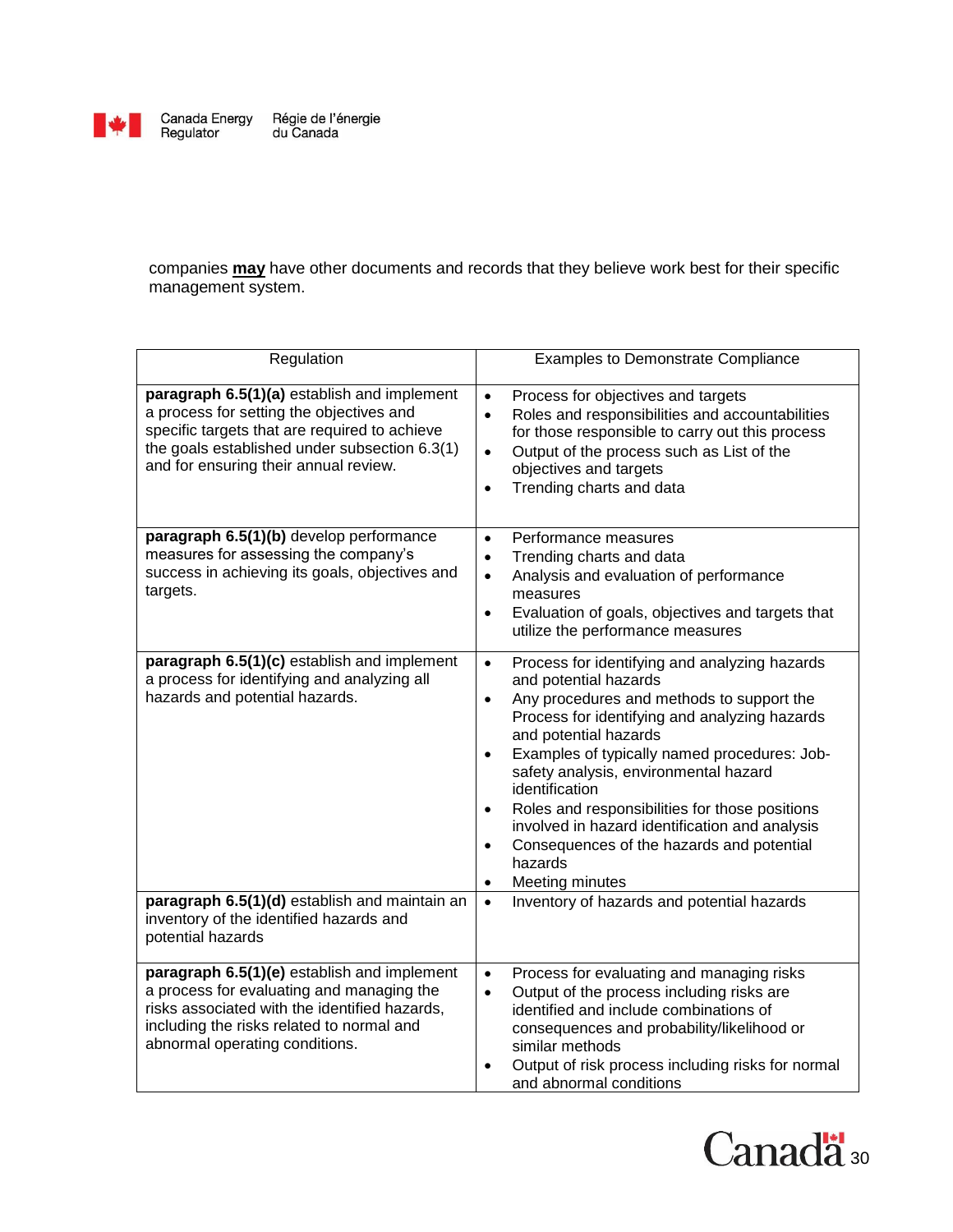

| Regulation                                                                                                                                                                                                                                                                                                                                                                                                  | <b>Examples to Demonstrate Compliance</b>                                                                                                                                                                                                                                                                                                                                                                                                                           |
|-------------------------------------------------------------------------------------------------------------------------------------------------------------------------------------------------------------------------------------------------------------------------------------------------------------------------------------------------------------------------------------------------------------|---------------------------------------------------------------------------------------------------------------------------------------------------------------------------------------------------------------------------------------------------------------------------------------------------------------------------------------------------------------------------------------------------------------------------------------------------------------------|
|                                                                                                                                                                                                                                                                                                                                                                                                             | Evidence supporting implementation of the<br>$\bullet$<br>process including risk assessments, risk<br>evaluation reports, other process outputs                                                                                                                                                                                                                                                                                                                     |
| paragraph 6.5(1)(f) establish and implement a<br>process for developing and implementing<br>controls to prevent, manage and mitigate the<br>identified hazards and the risks and for<br>communicating those controls to anyone who<br>is exposed to the risks                                                                                                                                               | Process for developing and implementing<br>$\bullet$<br>controls<br>Communication methods<br>$\bullet$<br>Examples of communication methods:<br>$\bullet$<br>newsletters, emails, website postings, safety<br>talks, meeting minutes etc.<br>Outputs of the process including controls<br>٠                                                                                                                                                                         |
| paragraph 6.5(1)(g) establish and implement<br>a process for identifying, and monitoring<br>compliance with all legal requirements that are<br>applicable to the company in matters of safety,<br>security and protection of the environment.                                                                                                                                                               | Process for identifying and monitoring<br>$\bullet$<br>compliance with legal requirements<br>Roles and responsibilities for identifying legal<br>$\bullet$<br>requirements<br>Output of the process such as list of the legal<br>$\bullet$<br>requirements based on the process for<br>identifying legal requirements                                                                                                                                               |
| paragraph 6.5(1)(h) establish and maintain a<br>list of those legal requirements.                                                                                                                                                                                                                                                                                                                           | Output including list of legal requirements<br>$\bullet$                                                                                                                                                                                                                                                                                                                                                                                                            |
| paragraph 6.5(1)(i) establish and implement a<br>process for identifying and managing any<br>change that could affect safety, security or the<br>protection of the environment, including any<br>new hazard or risk, any change in a design,<br>specification, standard or procedure and any<br>change in the company's organizational<br>structure or the legal requirements applicable<br>to the company. | $\bullet$<br>Process for identifying and managing any<br>change<br>Roles and responsibilities for managing change<br>$\bullet$<br>Output of the process such as a list of items that<br>$\bullet$<br>were addressed through management of<br>change, forms and checklists demonstrating<br>change analysis and actions                                                                                                                                              |
| paragraph 6.5(1)(j) establish and implement a<br>process for developing competency<br>requirements and training programs that<br>provide employees and other persons working<br>with or on behalf of the company with the<br>training that will enable them to perform their<br>duties in a manner that is safe, ensures the<br>security of the pipeline and protects the<br>environment.                   | Process for developing competency<br>$\bullet$<br>requirements and training programs<br>Roles and responsibilities for developing<br>$\bullet$<br>competency requirements and training programs<br>Output of the process such as competency<br>$\bullet$<br>requirements and training programs<br>Examples include: list of competencies, training<br>$\bullet$<br>program documents, training power-point<br>presentations, quiz, tests, competency<br>evaluations |

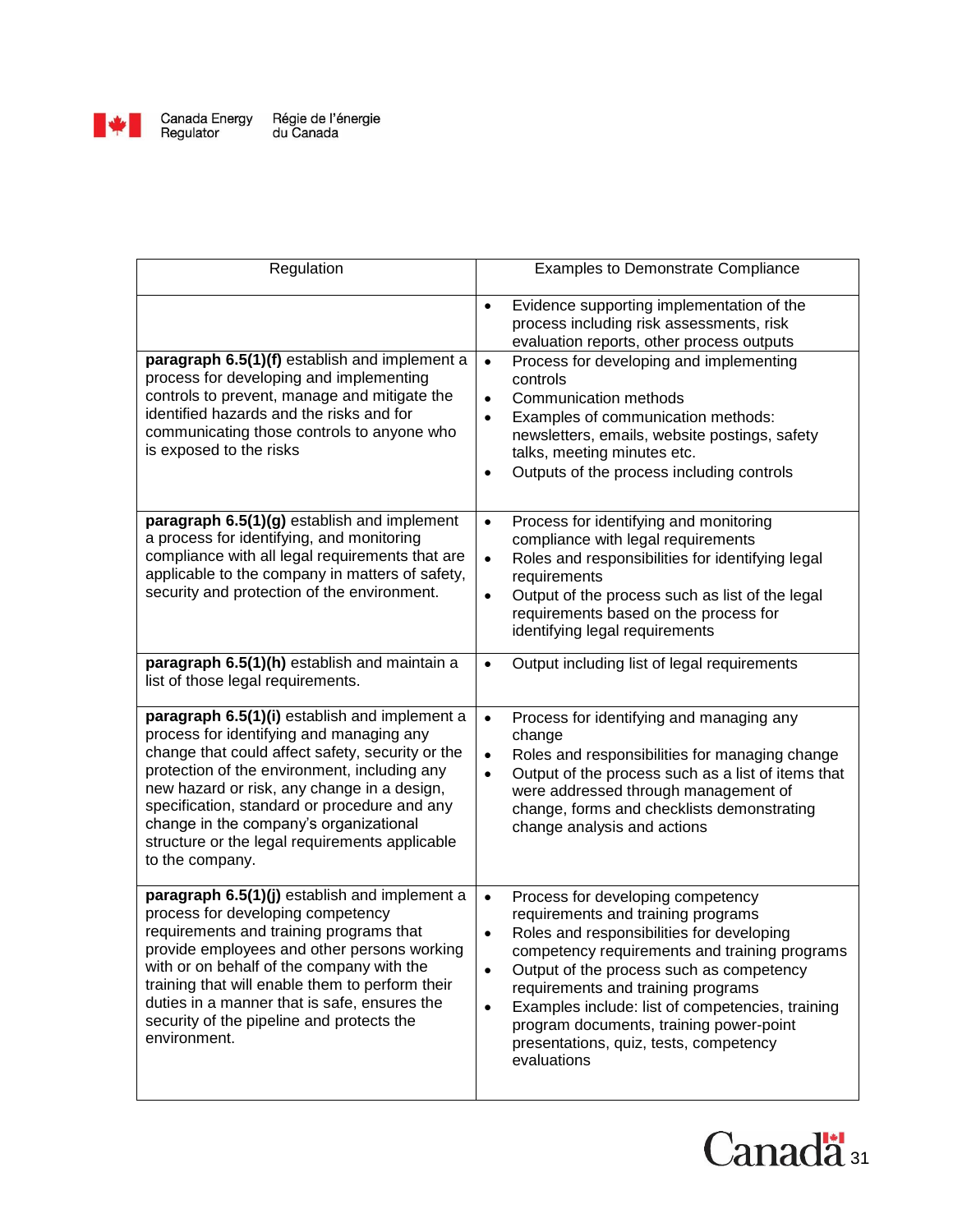

Canada Energy<br>Regulator Régie de l'énergie<br>du Canada

| Regulation                                                                                                                                                                                                                                                                                                                                                  | <b>Examples to Demonstrate Compliance</b>                                                                                                                                                                                                                                                                                                                                                                                              |
|-------------------------------------------------------------------------------------------------------------------------------------------------------------------------------------------------------------------------------------------------------------------------------------------------------------------------------------------------------------|----------------------------------------------------------------------------------------------------------------------------------------------------------------------------------------------------------------------------------------------------------------------------------------------------------------------------------------------------------------------------------------------------------------------------------------|
| paragraph 6.5(1)(k) establish and implement<br>a process for verifying that employees and<br>other persons working with or on behalf of the<br>company are trained and competent and for<br>supervising them to ensure that they perform<br>their duties in a manner that is safe, ensures<br>the security of the pipeline and protects the<br>environment. | Process for verifying employees and other<br>$\bullet$<br>persons are trained and competent and for<br>supervising them<br>Roles and responsibilities for training and<br>$\bullet$<br>supervision<br>Output of the process such as verification<br>$\bullet$<br>records of training                                                                                                                                                   |
| paragraph 6.5(1)(I) establish and implement a<br>process for making employees and other<br>persons working with or on behalf of the<br>company aware of their responsibilities in<br>relation to the processes and procedures<br>required by this section.                                                                                                  | Process for making employees and other<br>$\bullet$<br>persons working for or on behalf of the company<br>aware of their responsibilities<br>Roles and responsibilities for making people<br>$\bullet$<br>aware<br>Output of the process such as communication<br>$\bullet$<br>methods                                                                                                                                                 |
| paragraph 6.5(1)(m) establish and implement<br>a process for the internal and external<br>communication of information relating to<br>safety, security and protection of the<br>environment.                                                                                                                                                                | Process for internal and external communication<br>$\bullet$<br>of information<br>Roles and responsibilities for internal and<br>$\bullet$<br>external communication<br>Output of the process such as internal and<br>$\bullet$<br>external communication documents and records,<br>meeting minutes, as applicable                                                                                                                     |
| paragraph 6.5(1)(n) establish and implement<br>a process for identifying the documents<br>required for the company to meet its<br>obligations under section 6.                                                                                                                                                                                              | Process for identifying the documents required to<br>$\bullet$<br>meet its obligations<br>Roles and responsibilities for identifying the<br>$\bullet$<br>relevant documents                                                                                                                                                                                                                                                            |
| paragraph 6.5(1)(o) establish and implement<br>a process for preparing, reviewing, revising<br>and controlling those documents, including a<br>process for obtaining approval of the<br>documents by the appropriate authority.                                                                                                                             | Process for preparing, reviewing, revising and<br>$\bullet$<br>controlling documents that includes approval<br>Roles and responsibilities for document control<br>$\bullet$<br>Roles and responsibilities for approvals<br>$\bullet$<br>Output of the process such as revised<br>$\bullet$<br>documents, approval of documents<br>Examples can include review of documentation,<br>٠<br>revision history of documents, meeting minutes |
| paragraph 6.5(1)(p) establish and implement<br>a process for generating, retaining and<br>maintaining records that document the<br>implementation of the management system<br>and the programs referred to in section 55 and                                                                                                                                | Process for generating, retaining and<br>$\bullet$<br>maintaining records and providing access<br>Roles and responsibilities for records<br>$\bullet$                                                                                                                                                                                                                                                                                  |

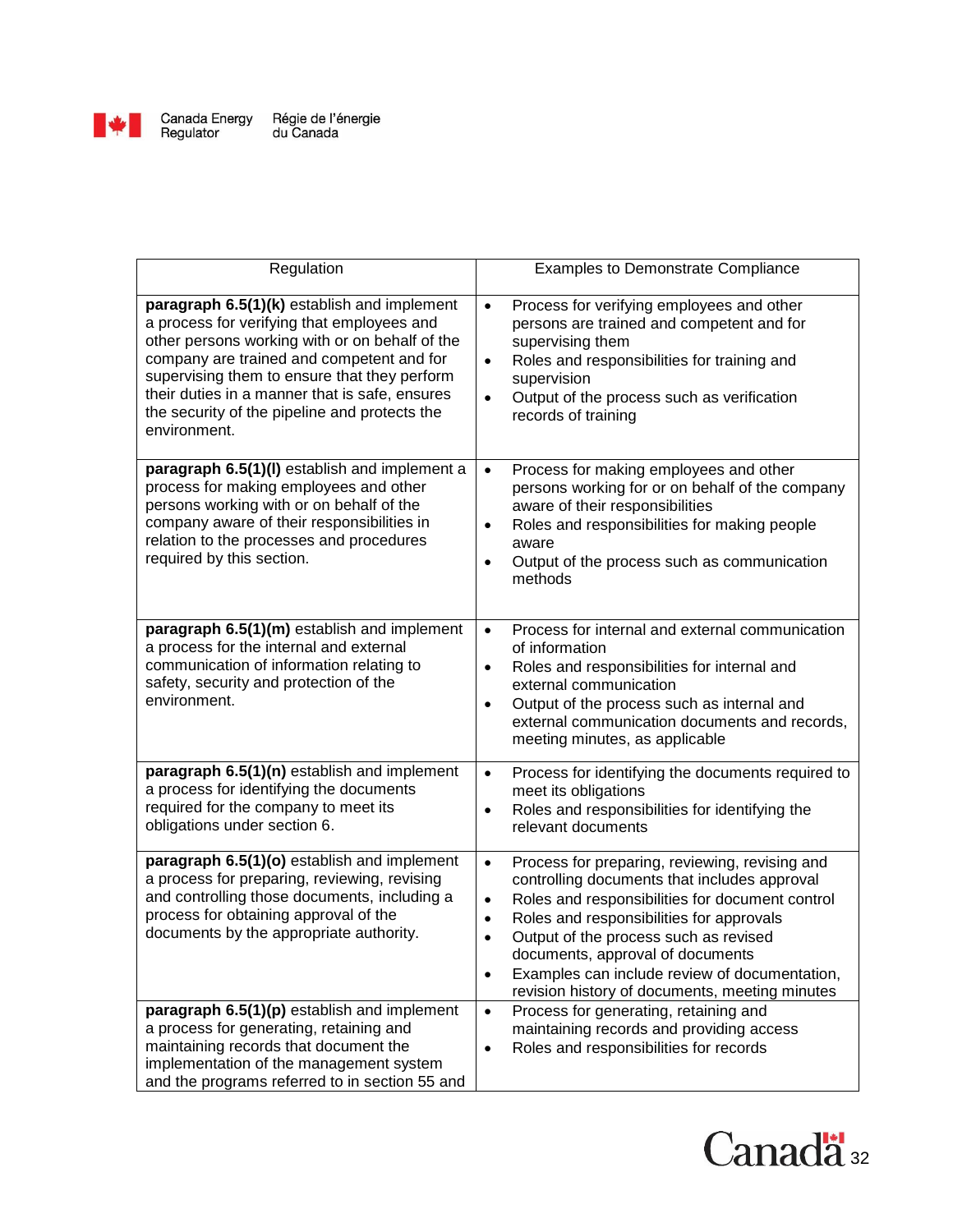

| Regulation                                                                                                                                                                                                                                                                                                                                                                                                                                   | <b>Examples to Demonstrate Compliance</b>                                                                                                                                                                                                                                                                                                                                                                                                                                                    |
|----------------------------------------------------------------------------------------------------------------------------------------------------------------------------------------------------------------------------------------------------------------------------------------------------------------------------------------------------------------------------------------------------------------------------------------------|----------------------------------------------------------------------------------------------------------------------------------------------------------------------------------------------------------------------------------------------------------------------------------------------------------------------------------------------------------------------------------------------------------------------------------------------------------------------------------------------|
| for providing access to those who require<br>them in the course of their duties.                                                                                                                                                                                                                                                                                                                                                             | Output of the process such as records that<br>$\bullet$<br>demonstrate implementation of the system and<br>programs<br>Examples can include inventory of hazards,<br>$\bullet$<br>incident reports and training records                                                                                                                                                                                                                                                                      |
| paragraph 6.5(1)(q) establish and implement<br>a process for coordinating and controlling the<br>operational activities of employees and other<br>people working with or on behalf of the<br>company so that each person is aware of the<br>activities of others and has the information that<br>will enable them to perform their duties in a<br>manner that is safe, ensures the security of<br>the pipeline and protects the environment. | Process for coordinating and controlling the<br>$\bullet$<br>operational activities<br>Roles and responsibilities for coordination and<br>$\bullet$<br>control<br>Output of the process such as communicated<br>$\bullet$<br>information<br>Examples can include meeting minutes,<br>$\bullet$<br>procedures, communication tools                                                                                                                                                            |
| paragraph 6.5(1)(r) establish and implement<br>a process for the internal reporting of hazards,<br>potential hazards, incidents and near-misses<br>and for taking corrective and preventive<br>actions, including the steps to manage<br>imminent hazards.                                                                                                                                                                                   | Process for internal reporting of hazards,<br>$\bullet$<br>potential hazards, incidents and near-misses<br>Roles and responsibilities for reporting, incident<br>$\bullet$<br>notification and investigation, corrective actions<br>Output of the process such as reporting,<br>$\bullet$<br>investigations, corrective action closure and<br>management of imminent hazards<br>Examples can include investigations, corrective<br>$\bullet$<br>and preventive actions, notification records |
| paragraph 6.5(1)(s) establish and maintain a<br>data management system for monitoring and<br>analyzing the trends in hazards, incidents and<br>near-misses.                                                                                                                                                                                                                                                                                  | The data management system and records<br>$\bullet$<br>supporting its establishment and ongoing<br>maintenance<br>Roles and responsibilities for establishing and<br>$\bullet$<br>maintaining the data management system<br>Output of the process such as monitoring and<br>$\bullet$<br>analysis of data and trends for hazards, incidents<br>and near-misses<br>Examples can include incident rate (TRIR and<br>$\bullet$<br>lost time), count of motor vehicle accidents                  |
| paragraph 6.5(1)(t) establish and implement a<br>process for developing contingency plans for<br>abnormal events that may occur during<br>construction, operation, maintenance,<br>abandonment or emergency situations.                                                                                                                                                                                                                      | Process for developing contingency plans<br>$\bullet$<br>Roles and responsibilities for developing<br>contingency plans<br>Outputs of the process such as contingency<br>$\bullet$<br>plans for abnormal events<br>An example can include a plan for managing<br>$\bullet$<br>over-pressure                                                                                                                                                                                                  |
| paragraph 6.5(1)(u) establish and implement<br>a process for inspecting and monitoring the                                                                                                                                                                                                                                                                                                                                                   | Process for inspection and monitoring<br>$\bullet$                                                                                                                                                                                                                                                                                                                                                                                                                                           |

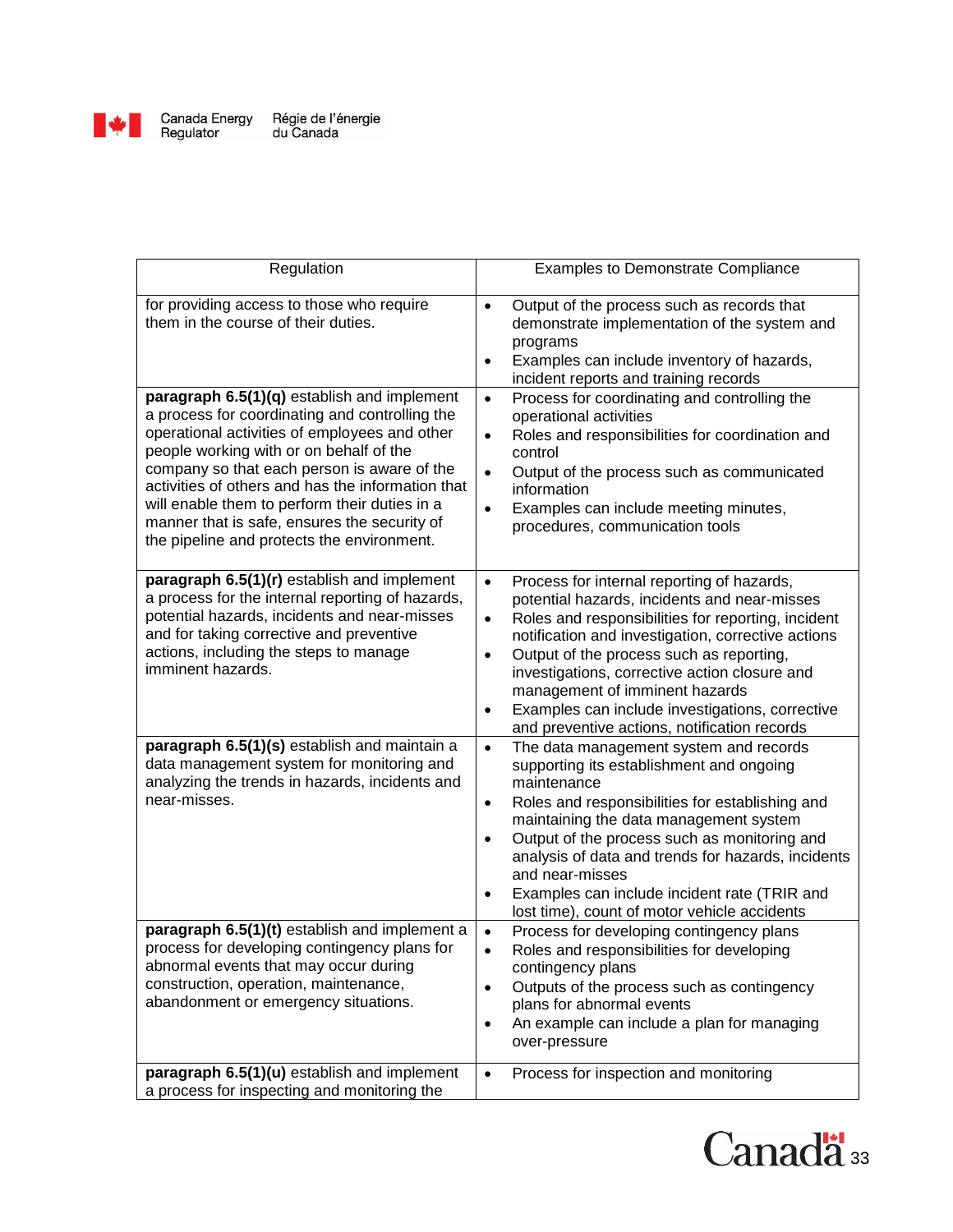

| Regulation                                                                                                                                                                                                                                                                                                                   | <b>Examples to Demonstrate Compliance</b>                                                                                                                                                                                                                                                                                                                                                                                                                                                                                                         |
|------------------------------------------------------------------------------------------------------------------------------------------------------------------------------------------------------------------------------------------------------------------------------------------------------------------------------|---------------------------------------------------------------------------------------------------------------------------------------------------------------------------------------------------------------------------------------------------------------------------------------------------------------------------------------------------------------------------------------------------------------------------------------------------------------------------------------------------------------------------------------------------|
| company's activities and facilities to evaluate<br>the adequacy and effectiveness of the<br>programs referred to in section 55 and for<br>taking corrective and preventive actions if<br>deficiencies are identified.                                                                                                        | Roles and responsibilities for inspection and<br>$\bullet$<br>monitoring<br>Output of the process such as evaluation of<br>$\bullet$<br>adequacy and effectiveness of the programs and<br>corrective and preventive actions<br>Examples can include inspection of the ground<br>$\bullet$<br>disturbance program, inspection of integrity digs,<br>inspection of silt fencing and watercourse<br>protections                                                                                                                                      |
| paragraph 6.5(1)(v) establish and implement<br>a process for evaluating the adequacy and<br>effectiveness of the company's management<br>system and for monitoring, measuring and<br>documenting the company's performance in<br>meeting its obligations under section 6.                                                    | Process for evaluating the adequacy and<br>$\bullet$<br>effectiveness of the management system and<br>monitoring, measuring and documenting<br>performance<br>Roles and responsibilities for evaluating<br>$\bullet$<br>adequacy and effectiveness<br>Output of the process such as evaluation,<br>$\bullet$<br>monitoring and measuring of performance, which<br>supports the ongoing use of the implemented<br>process<br>Examples can include performance assessment,<br>$\bullet$<br>trending analysis, adequacy and effectiveness<br>reviews |
| paragraph 6.5(1)(w) establish and implement<br>a quality assurance program for the<br>management system and for each program<br>referred to in section 55, including a process<br>for conducting audits in accordance with<br>section 53 and for taking corrective and<br>preventive actions if deficiencies are identified. | Quality assurance program for the management<br>$\bullet$<br>system and each section 55 program<br>Roles and responsibilities for quality assurance<br>$\bullet$<br>program and conducting audits<br>Outputs of the program includes quality<br>$\bullet$<br>assurance procedures, audit procedures, audit<br>reports, corrective and preventive actions                                                                                                                                                                                          |
| paragraph 6.5(1)(x) establish and implement<br>a process for conducting an annual<br>management review of the management<br>system and each program referred to section<br>55 and for ensuring continual improvement in<br>meeting the company's obligations under<br>section 6.                                             | Process for conducting annual management<br>$\bullet$<br>review of the management system and programs<br>Roles and responsibilities for conducting<br>$\bullet$<br>management reviews<br>Output of the process such as the annual review<br>$\bullet$<br>report, analysis of performance, continual<br>improvement initiatives                                                                                                                                                                                                                    |

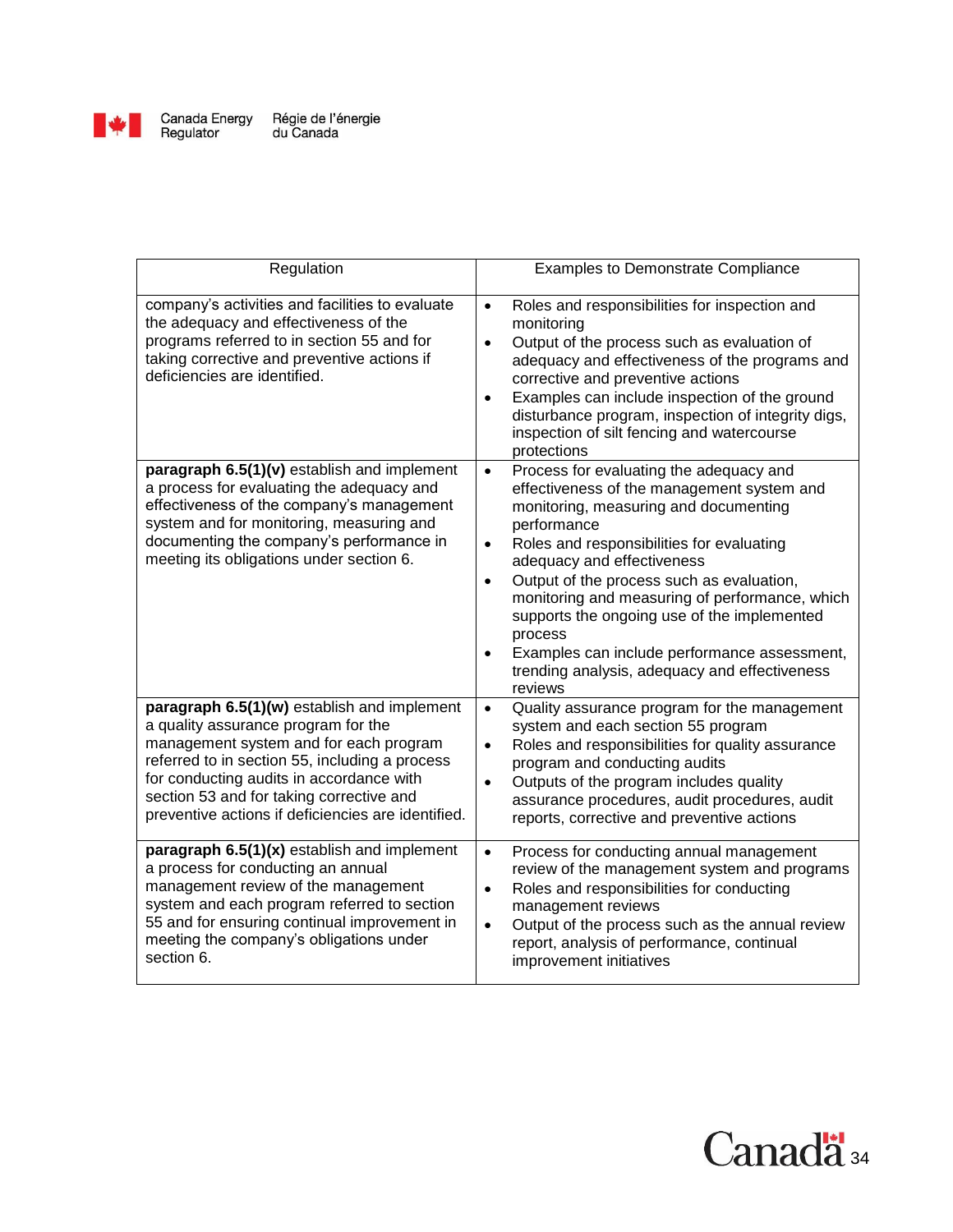

# <span id="page-34-0"></span>Appendix I – Definitions

All terms defined in this appendix include the present and past tense, where applicable. Definitions may be updated during continual improvement cycles, so it is important that companies consult this appendix regularly.

**Abnormal:** Abnormal conditions are different or unusual from what is expected under normal operating conditions. Abnormal events are those events or situations where the operation of facilities, processes, or activities occurs outside of the desired or planned normal operating conditions. An abnormal event has the potential to affect people or the environment. Examples include, operating either above or below design standards, an environmental incident such as a wildfire, significant medical incidents or overpressure or under- pressure of a pipeline beyond or below normal operating conditions.

**Adequate:** The subject of the assessment (management system, programs, procedures or processes) complies with the scope, documentation requirements and, where applicable, the stated goals and outcomes of the CER Act, its associated regulations and referenced standards. Within the CER's regulatory requirements, this is demonstrated through documentation.

**Audit**: A systematic, documented verification process of objectively obtaining and evaluating evidence to determine whether specified activities, events, conditions, management systems or information about these matters conform to audit criteria and legal requirements, and communicating the results of the process to the company.

**Competencies:** The skills, knowledge and experience necessary to perform a job duty safely and appropriately.

**Compliant:** The CER uses this term to indicate that, based on the information made available and reviewed, no non-compliances relating to the protocol item referenced were identified during the audit. A Corrective and Preventive Corrective Action (CAPA) plan is not required to be developed.

**Contingency plans:** Plans established by companies to address possible abnormal events or situations that may occur. Contingency plans include roles, responsibilities and steps to ensure adequate actions are taken if the abnormal event or situation occurs. Contingency plans can be integrated with incident management procedures, emergency management programs and procedures along with other section 55 programs where applicable.

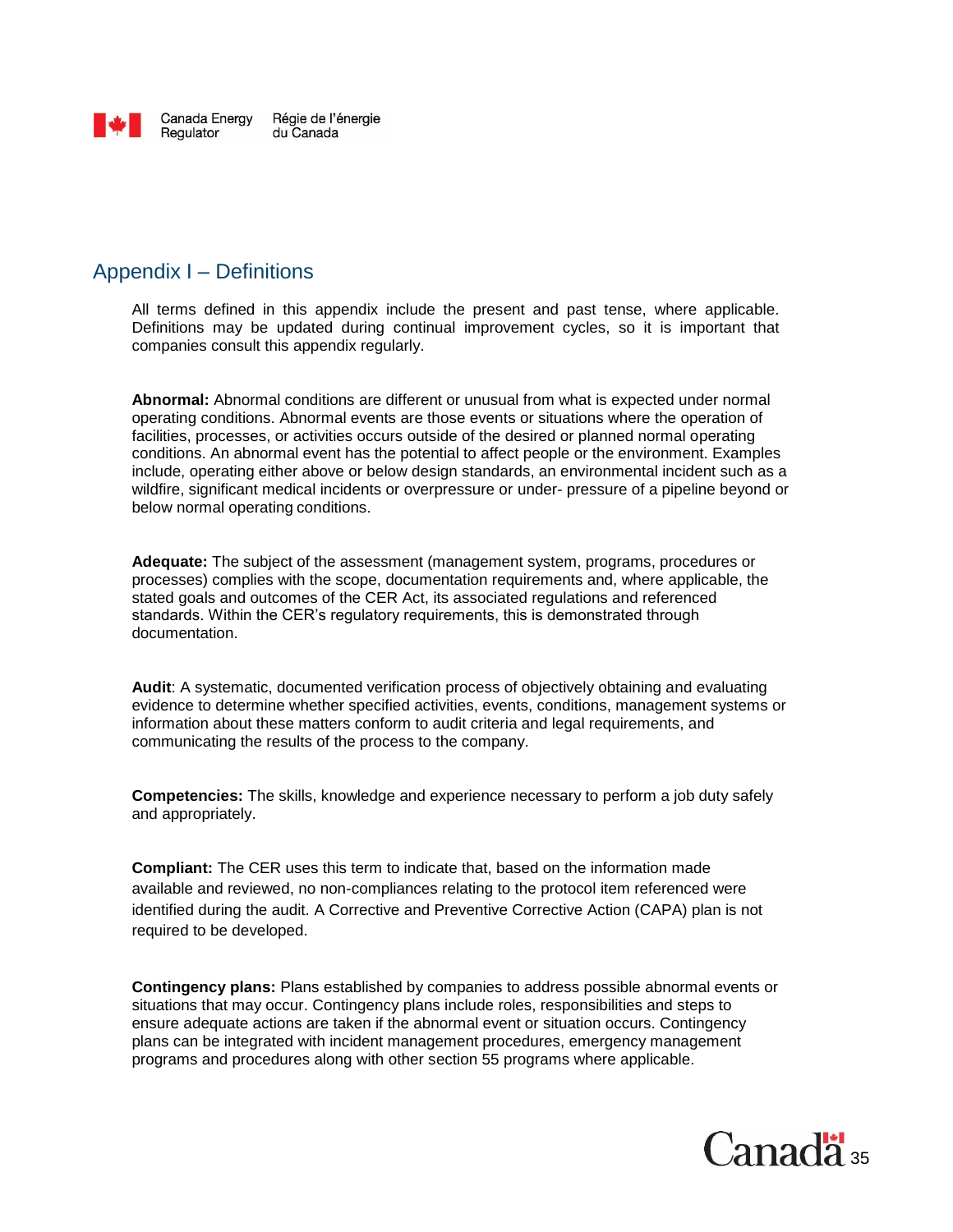

Canada Energy Régie de l'énergie Regulator du Canada

**Developed:** Any *thing<sup>1</sup>* prescribed by the OPR that a company is required to develop has been created in the format required by the company and meets the described regulatory requirements.

**Effective:** Any *thing* prescribed by the OPR that a company is required to develop, establish and implement meets its stated goals, objectives, targets and regulated outcomes. Continual improvement of that *thing* is being demonstrated by the company. Within the CER's regulatory requirements, continual improvement is primarily demonstrated in company records evidencing processes for inspections, measurement, monitoring, investigation, quality assurance, audit and management review and corrective action as outlined in the OPR and evidence that the processes are being followed and these activities undertaken.

**Established:** Any *thing* prescribed by the OPR that a company is required to develop has been developed in the company required format, has been approved and endorsed for use by the appropriate management authority and communicated throughout the organization. All company staff and other persons working on behalf of the company or others that may require knowledge of the policy, program, process, procedure or *thing* are aware of it and its application. Staff and other third party contractors who use the processes, procedures, programs, standards and work instructions have been adequately trained on how to use the thing and can demonstrate they are adequately trained and following the requirements. The company has demonstrated that the policy, process, program, standard, procedure or work instruction or thing has been implemented on a permanent basis. As a measure of "permanent basis", the CER requires the requirement to be implemented, meeting all of the prescribed requirements, for three months.

**Finding:** The conclusion reached based upon an evaluation of the evidence against audit criteria. Findings may fall into two categories, compliant or non-compliant. For non-complaint findings, corrective actions will be required.

**Hazard**: (per CSA Z662) a condition or event that might cause a failure or damage incident or anything that has the potential to cause harm to people, property, or the environment.

<sup>1</sup> For greater clarity, *thing* is inclusive of, but not limited to: management systems, programs, processes, procedures, inventories, lists, policies, goals, specifications and any other item required by the *Onshore Pipeline Regulations* as amended from time to time.

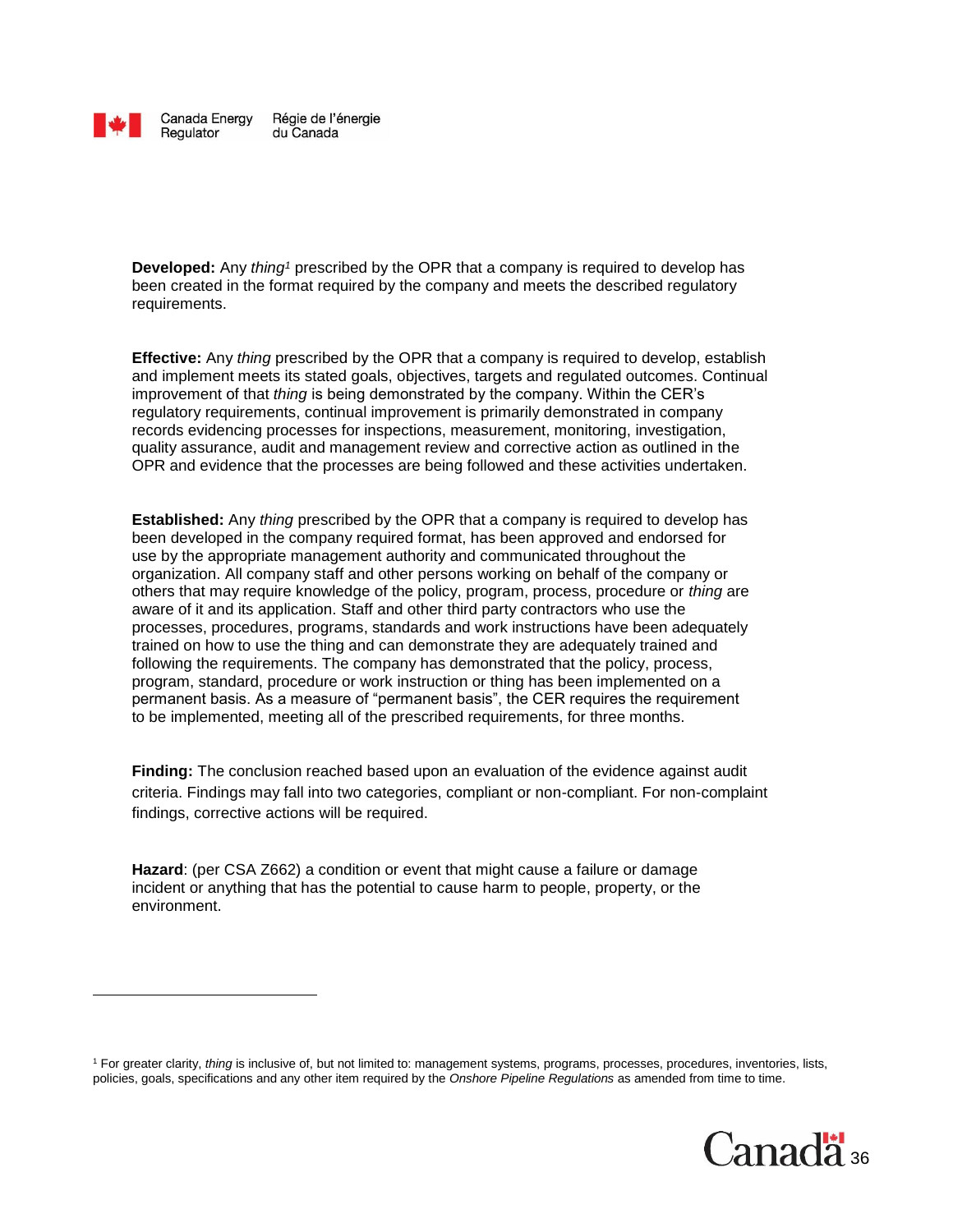

**Implemented**: A process or other *thing* prescribed by the OPR that has been approved and endorsed for use by the appropriate management authority. It has been communicated throughout the organization. All staff and persons working on behalf of the company or others that may require knowledge of the process or other thing required by the OPR are aware of it and its application.

Staff has been trained on how to use the process or other thing required by the OPR. Staff and others working on behalf of the company have demonstrated use of the process or other *thing* prescribed by the OPR. Staff and others working on behalf of the company have demonstrated use of the process or other requirement. Records and interviews have provided evidence of full implementation of the requirement, as prescribed (i.e., the process or procedures are not partially utilized).

**Inspection:** An observation and evaluation of the conditions against a set of criteria. Inspections can include document/record review, interviews and observations.

**Inventory:** A documented compilation of required items. The inventory must be demonstrable as a stand-alone product that is without the need for additional supporting material, but the content must be integrated into the company's management system, section 55 programs and management system processes and maintained so that it is up-to-date.

**List:** A documented compilation of required items. The list must be demonstrable as a standalone product; that is, without the need for additional supporting material, but the content must be integrated into the company's management system and management system processes and maintained so that it is up-to-date.

**Maintained:** A policy, program, process, procedure, standard, work instruction or other thing required by the OPR has been kept current in the format required by the company and continues to meet regulatory requirements. With documents, the company must demonstrate that it meets the document management requirements in OPR, paragraph 6.5(1)(*o*). With records, the company must demonstrate that it meets the records management requirements in OPR, paragraph 6.5(1)(*p*).

**Management System:** The system set out in OPR sections 6.1 to 6.6. It is a systematic approach designed to effectively manage and reduce risk and promote continual improvement. The system includes the organizational structures, resources, accountabilities, policies, processes and procedures required for the company to meet its obligations related to safety, security and environmental protection. The CER management system requirements are set out in OPR sections 6.1 to 6.6. Therefore, in evaluating a company's management system, the CER considers more than the specific requirements of section 6.1. It considers how well the company has developed, incorporated and implemented the policies and goals on which it must base its management system as described in section

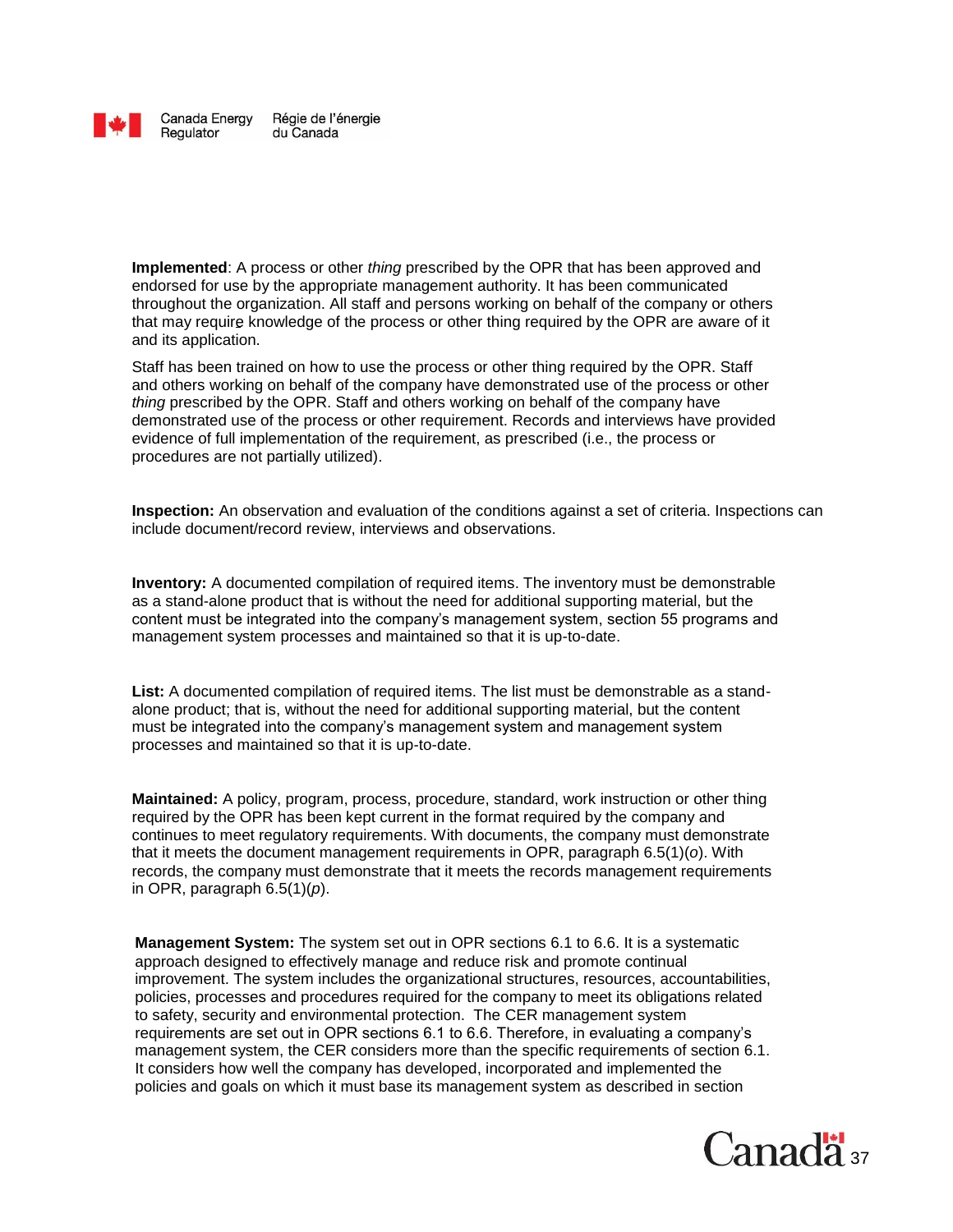

6.3; its organizational structure as described in section 6. 4; and considers the establishment, implementation, development and/or maintenance of the processes, inventory and list described in section 6.5(1). As stated in sections 6.1(c) and (d), the company's management system and processes must apply and be applied to the programs described in section 55.

**Non-Compliant:** The audited company has not demonstrated that it has developed and implemented programs, process and procedures that meet the legal requirements relating to the protocol item referenced. A Corrective and Preventive Action plan must be developed and submitted to the CER for approval.

**Potential Hazards:** A hazard (see definition above) that the company, its employees or anyone working on behalf of the company may be exposed to based on potential activities or conditions that may occur or be reasonably expected to occur in the construction, operation or abandonment of the company's facilities. The identification, documentation and mitigation of potential hazards applies, at a minimum, to all section 55 programs, and to all CER- regulated activities. Potential hazards must be identified over a range of conditions and not limited to normal operating conditions.

**Practice:** A repeated or customary action that is well understood by the persons authorized to carry it out.

**Procedure:** A documented series of steps followed in a regular and defined order thereby allowing individual activities to be completed in an effective and safe manner. A procedure also outlines the roles, responsibilities and authorities required for completing each step.

**Process:** A documented series of interrelated actions that take place in an established order and are directed toward a specific result. To be a compliant process, ensure the following are addressed:

- Describe the purpose, scope, objective and specific results that the process is intended to achieve;
- Describe the series of interacting actions or steps that take place in an established order;
- Define the roles, responsibilities and authorities of staff to ensure the process is appropriately applied;
- Where required, references other relevant processes, procedures and work instructions; and
- Describe how it is integrated with each s.55 program.

Additional information regarding processes is as follows:

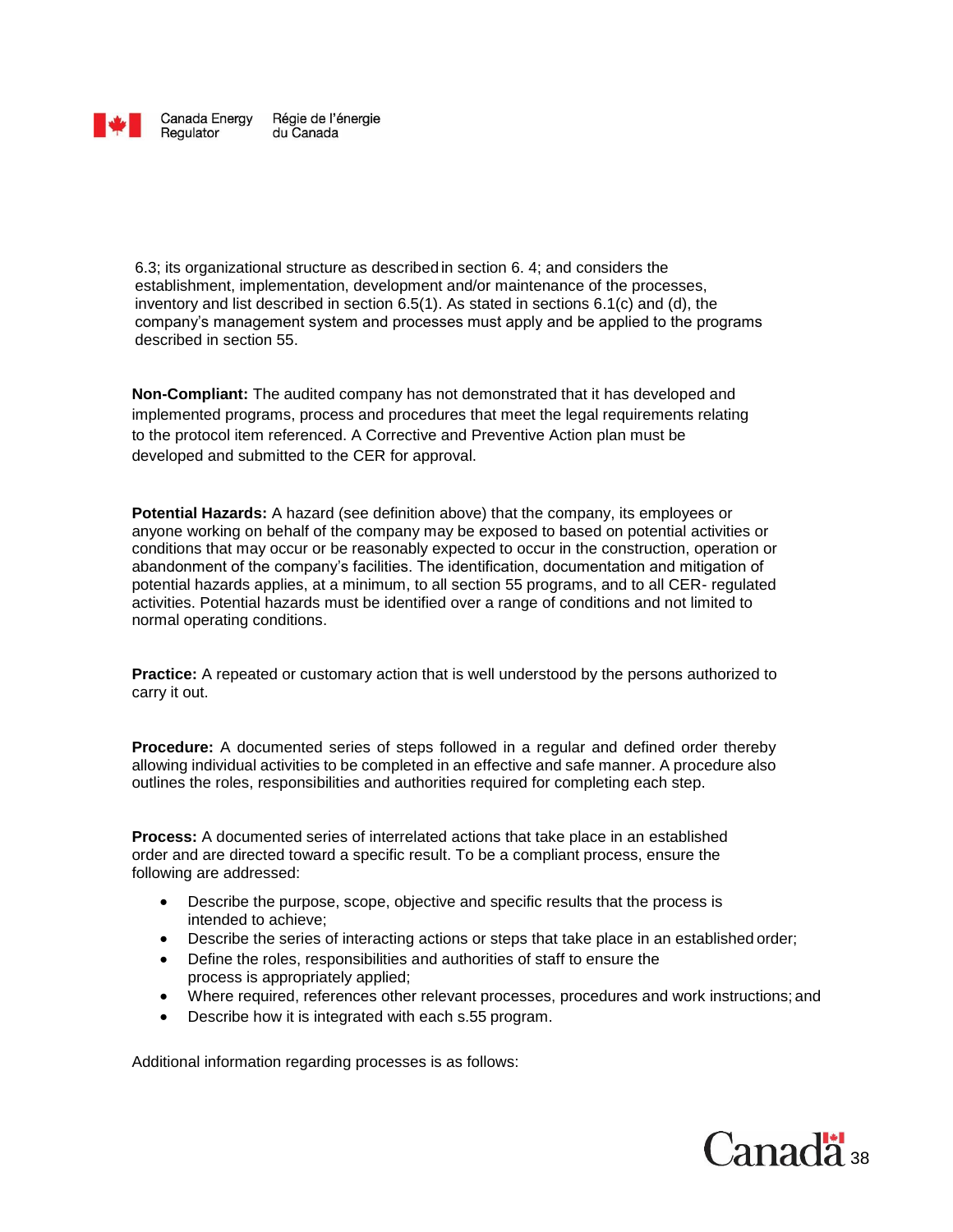

*OPR section 6.5(1) describes the CER's required management system processes. In evaluating a company's management system processes, the CER considers whether each process or thing required by the OPR has been established, implemented, developed or maintained as described within each section; whether the process is documented; and whether the process is designed to address the requirements of the process, for example a process for identifying and analyzing all hazards and potential hazards. Processes must contain explicit required actions including roles, responsibilities and authorities for staff establishing, managing and implementing the processes. The CER considers this to constitute a common 5 w's and h approach (who, what, where, when, why and how). The CER recognizes that the OPR processes have multiple requirements; companies may therefore establish and implement multiple processes, as long as they are designed to meet the legal requirements and integrate any processes linkages contemplated by the OPR section.*

*Processes must incorporate or contain linkage to procedures, where required to meet the process requirements.*

*As the processes constitute part of the management system, the required processes must be developed in a manner that allows them to function as part of the system. The required management system is described in OPR section 6.1. The processes must be designed in a manner that enables or ensures the company is following its policies and goals established and required by section 6.3.*

*Further, OPR section 6.5(1) indicates that each process must be part of the management system and the programs referred to in OPR section 55. Therefore, to be compliant, the process must also be designed in a manner which considers the specific technical requirements associated with each program and is applied to and meets the process requirements within each program. The CER recognizes that single process may not meet all of the programs; in these cases it is acceptable to establish governance processes as long as they meet the process requirements (as described above) and direct the program processes to be established and implemented in a consistent manner that allows for the management system to function as described in 6.1.*

**Program:** A documented set of processes and procedures designed to regularly accomplish a result as well as information outlining how plans, processes and procedures are linked; in other words, how each one contributes to the result. A company regularly plans and evaluates its program to check that the program is achieving the intended results.

*(The CER has applied the following interpretation of the OPR for evaluating compliance of programs required by the NEB regulations.)*